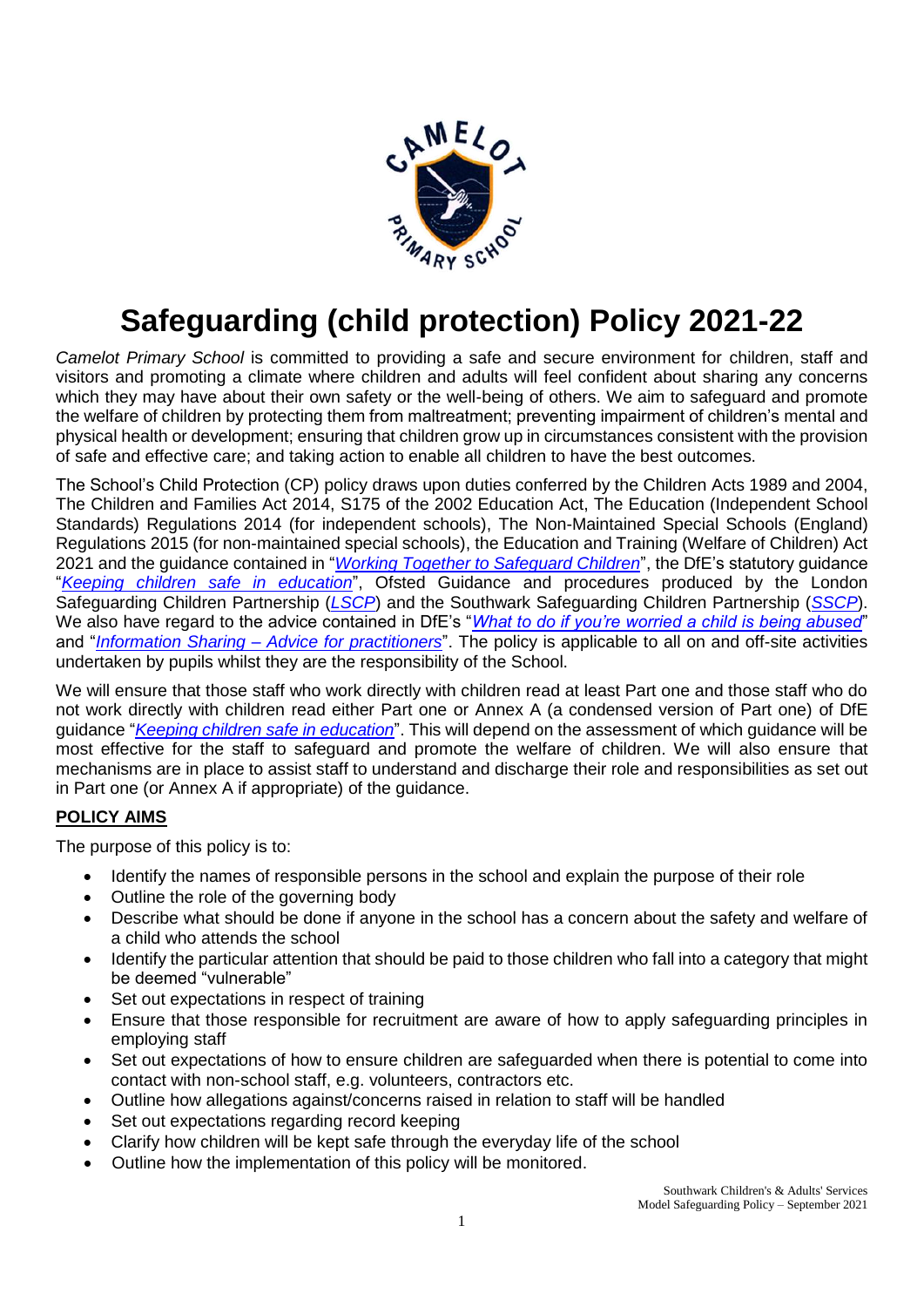This policy is consistent with all other policies adopted by the Governors and should in particular be read in conjunction with the following policies relevant to the safety and welfare of children:

- Online safety policy
- Behaviour policy
- SRE policy

# **COVID-19**

We note the DfE's updated contingency framework *[Managing coronavirus \(COVID-19\) in education and](https://www.gov.uk/government/publications/coronavirus-covid-19-local-restrictions-in-education-and-childcare-settings?utm_medium=email&utm_campaign=govuk-notifications&utm_source=f75efe81-efb1-40ab-bae6-f57a074b6f05&utm_content=daily)  [childcare settings](https://www.gov.uk/government/publications/coronavirus-covid-19-local-restrictions-in-education-and-childcare-settings?utm_medium=email&utm_campaign=govuk-notifications&utm_source=f75efe81-efb1-40ab-bae6-f57a074b6f05&utm_content=daily)*, which includes the new thresholds at which we might consider seeking public health advice and taking further action to reinforce measures already in place, updates to the circumstances in which local health protection teams or directors of public health might recommend us introduce some additional measures, and annexed guidance for managing cases. We note in particular the sections of the Guidance on 'Safeguarding and designated safeguarding leads' and 'Vulnerable children and young people' under 'Other considerations where attendance has been restricted'. We also note the Government's updated *[Actions for schools during the coronavirus outbreak](https://www.gov.uk/government/publications/actions-for-schools-during-the-coronavirus-outbreak?utm_medium=email&utm_campaign=govuk-notifications&utm_source=ae0d31a3-dbde-4cbf-91b2-2ed48dd33915&utm_content=daily)*.

#### **RESPONSIBILITIES AND IMMEDIATE ACTION**

Safeguarding and promoting the welfare of children in our school is the responsibility of the whole school community. All adults working in this School (including visiting staff, supply teachers, volunteers and students on placement) are required to report instances of actual or suspected child abuse or neglect to the Designated Safeguarding Lead (DSL) or to a Deputy Designated Safeguarding Lead (DDSL).

#### **The Designated Safeguarding Lead is: Madeline Eastwood**

**The Deputy Designated Safeguarding Lead(s) is/are:** James Robinson, Gisela Wilkinson and Sotira **Stephanou** 

The Designated Safeguarding Lead who is a member of the school's leadership team takes lead responsibility for safeguarding and child protection (including online safety) and works with the mental health leads where safeguarding concerns are linked to mental health, provides advice and support to other staff on child welfare and child protection matters, takes part in strategy discussions and inter-agency meetings, and/or supports other staff to do so, and contributes to the assessment of children. Whilst the activities of the DSL can be delegated to appropriately trained deputies, the ultimate lead responsibility for child protection remains with the DSL, this lead responsibility should not be delegated. During term time the DSL (or a deputy) will always be available (during school hours) for staff in the school to discuss any safeguarding concerns, which may include availability via phone and/or other media in exceptional circumstances.

DSL is the first point of contact for external agencies that are pursuing Child Protection investigations and co-ordinates the school's representation at CP conferences and Core Group meetings (including the submission of written reports for conferences). When an individual concern/incident is brought to the notice of the Designated Safeguarding Lead, they will be responsible for deciding upon whether or not this should be reported to other agencies as a safeguarding issue. Where there is any doubt as to the seriousness of this concern, or disagreement between the Designated Safeguarding Lead and the member of staff reporting the concern, advice will be sought from the Deputy Designated Safeguarding Lead (DDSL) or the LA's Strategic Lead Officer for safeguarding in education services. If a child is in immediate danger or is at risk of harm, a referral will be made to Southwark Multi Agency Safeguarding Hub (*[MASH](https://www.southwark.gov.uk/childcare-and-parenting/children-s-social-care/child-protection/multi-agency-safeguarding-hub-mash)*) (or its equivalent in another LA if the child resides in a different LA) and/or the police immediately.

Although all staff should be aware of the process for making referrals to children's social care and for statutory assessments that may follow a referral, along with the role they might be expected to play in such assessments, the DSL (and any deputies) are most likely to have a complete safeguarding picture and be the most appropriate person to advise on the response to safeguarding concerns. The DSL or a deputy will always be available to discuss safeguarding concerns. If in exceptional circumstances, the DSL (or deputy) is not available, this should not delay appropriate action being taken. Staff should consider speaking to a member of the senior leadership team and/or take advice from local children's social care. In these circumstances, any action taken should be shared with the DSL (or deputy) as soon as is practically possible.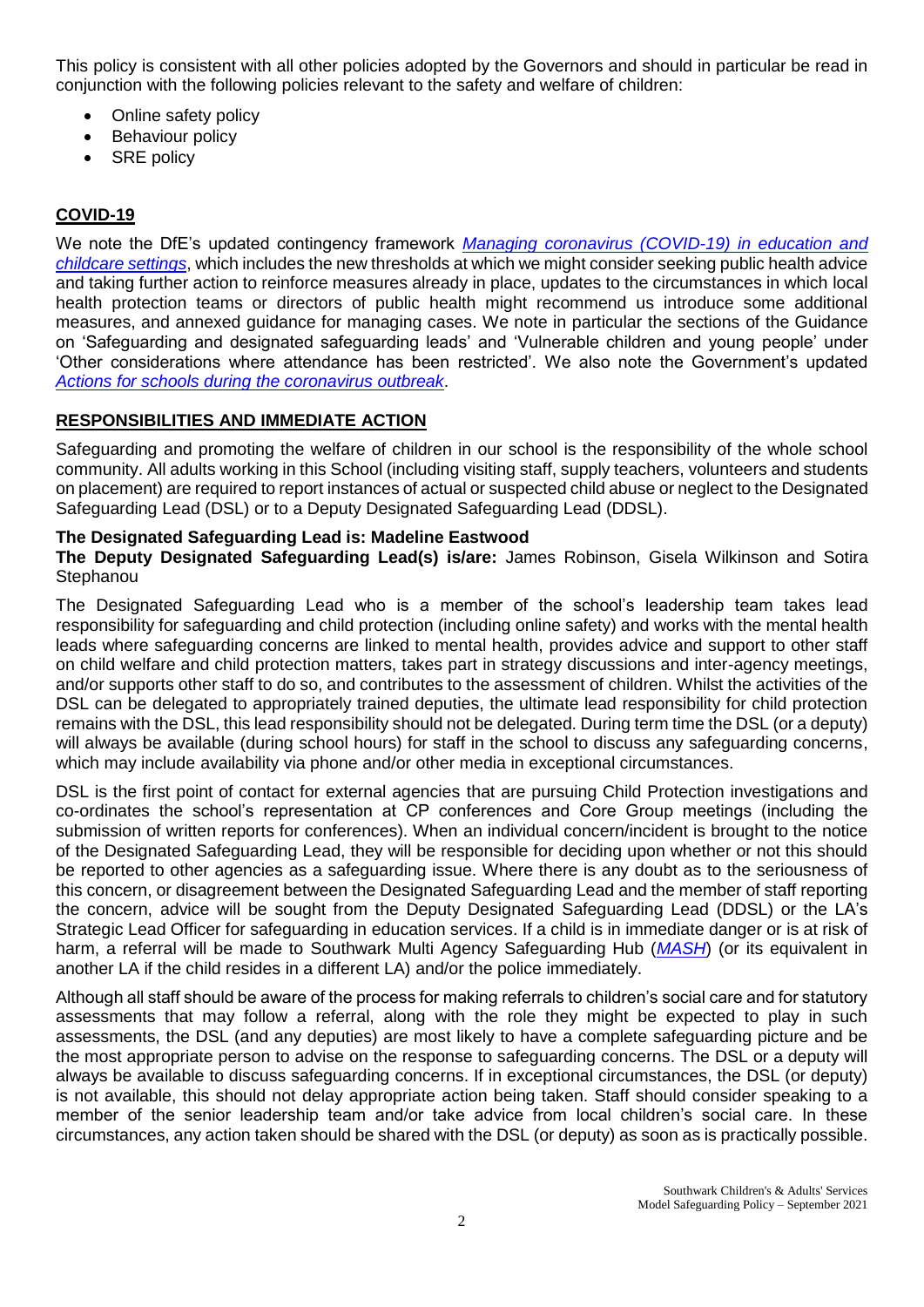## **THE ROLE OF THE GOVERNING BODY**

The Governing Body will ensure that they comply with their duties under legislation and that the policies, procedures and training in the school are effective and comply with the law at all times. Governors are expected to receive appropriate training on safeguarding at induction that is updated regularly. In addition, they should receive information (for example, via emails, e-bulletins and newsletters) on safeguarding and child protection at least annually so that they can demonstrate knowledge of their responsibilities relating to the protection of children, young people and vulnerable adults.

The Governing Body will ensure that the school contributes to inter-agency working in line with statutory guidance "*[Working Together to Safeguard Children](https://www.gov.uk/government/publications/working-together-to-safeguard-children--2)*" and that the school's safeguarding arrangements take into account the procedures and practice of the local authority as part of the inter-agency safeguarding procedures set up by the Southwark Safeguarding Children Partnership (SSCP).

The Governing Body has formally adopted this policy and will review its contents annually or sooner if any legislative or regulatory changes are notified to it by the designated governor or the headteacher.

The Governing Body has nominated *Juliette Young* as a lead to take leadership responsibility for the school's safeguarding arrangements.

Concerns about and allegations of abuse made against the headteacher will be referred to the chair of governors who will liaise with the LA's designated officer (LADO) and partner agencies and will attend any strategy meetings called in respect of such an allegation against the headteacher.

As a good practice, the headteacher will provide termly report to the Governing Body outlining details of any safeguarding issues that have arisen during the term and the outcome of any cases identified. These reports will respect all issues of confidentiality and will not therefore identify any person(s) by name.

Also as a good practice, the nominated governor will meet on a regular basis with the DSL to monitor the school's safeguarding arrangements and both the volume and progress of cases where a concern has been raised to ensure that the school is meeting its duties in respect of safeguarding.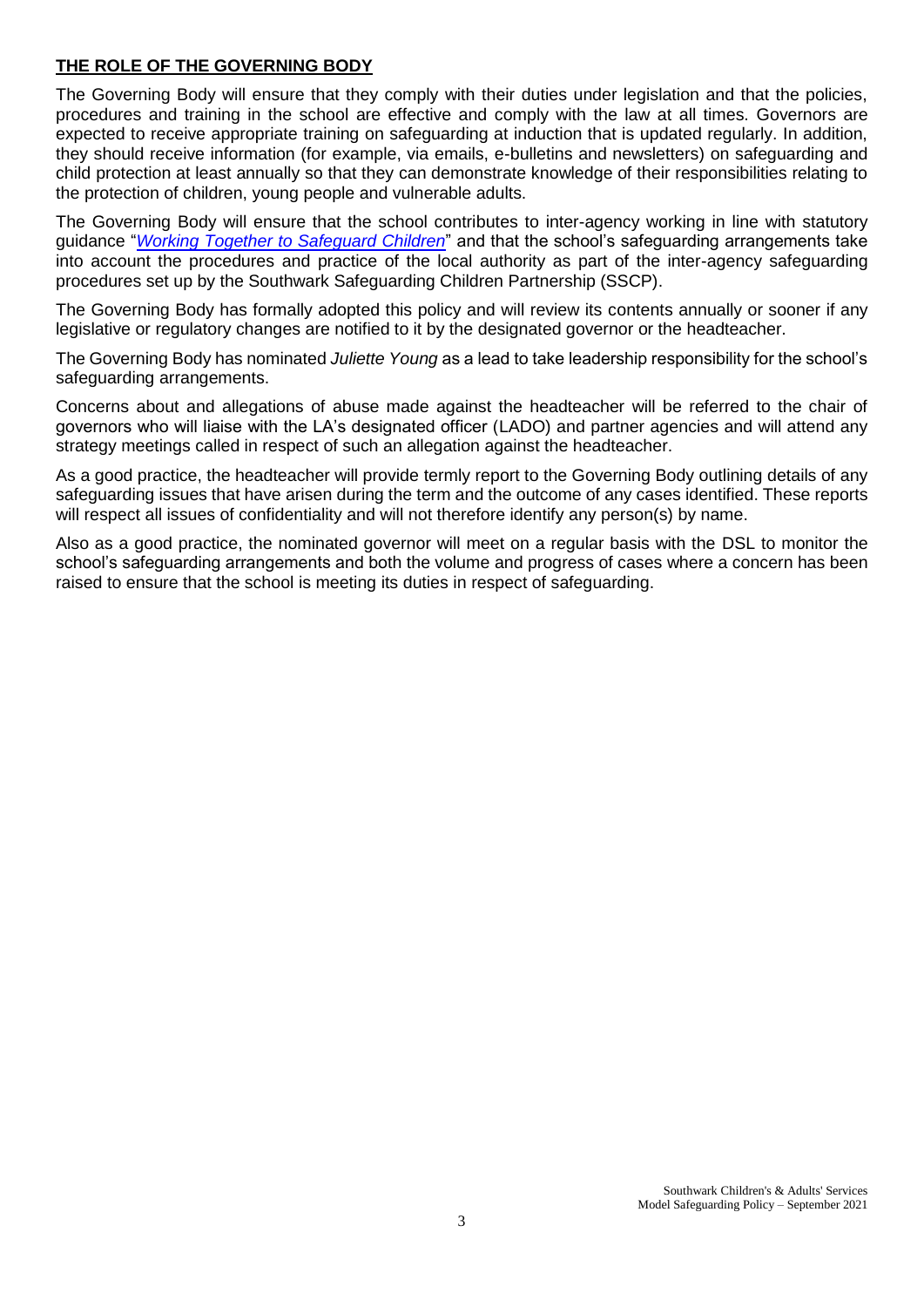# **Types of child abuse and neglect**

**Abuse**: a form of maltreatment of a child. Somebody may abuse or neglect a child by inflicting harm, or by failing to act to prevent harm. They may be abused by an adult or adults or another child or children.

**Physical abuse**: a form of abuse which may involve hitting, shaking, throwing, poisoning, burning or scalding, drowning, suffocating or otherwise causing physical harm to a child. Physical harm may also be caused when a parent or carer fabricates the symptoms of, or deliberately induces, illness in a child.

**Emotional abuse**: the persistent emotional maltreatment of a child such as to cause severe and adverse effects on the child's emotional development. It may involve conveying to a child that they are worthless or unloved, inadequate, or valued only insofar as they meet the needs of another person. It may include not giving the child opportunities to express their views, deliberately silencing them or 'making fun' of what they say or how they communicate. It may feature age or developmentally inappropriate expectations being imposed on children. These may include interactions that are beyond a child's developmental capability as well as overprotection and limitation of exploration and learning, or preventing the child participating in normal social interaction. It may involve seeing or hearing the ill-treatment of another. It may involve serious bullying (including cyberbullying), causing children frequently to feel frightened or in danger, or the exploitation or corruption of children. Some level of emotional abuse is involved in all types of maltreatment of a child, although it may occur alone.

**Sexual abuse**: involves forcing or enticing a child or young person to take part in sexual activities, not necessarily involving a high level of violence, whether or not the child is aware of what is happening. The activities may involve physical contact, including assault by penetration (for example rape or oral sex) or nonpenetrative acts such as masturbation, kissing, rubbing and touching outside of clothing. They may also include non-contact activities, such as involving children in looking at, or in the production of, sexual images, watching sexual activities, encouraging children to behave in sexually inappropriate ways, or grooming a child in preparation for abuse (including via the internet). Sexual abuse is not solely perpetrated by adult males. Women can also commit acts of sexual abuse, as can other children.

**Neglect**: the persistent failure to meet a child's basic physical and/or psychological needs, likely to result in the serious impairment of the child's health or development. Neglect may occur during pregnancy as a result of maternal substance abuse. Once a child is born, neglect may involve a parent or carer failing to: provide adequate food, clothing and shelter (including exclusion from home or abandonment); protect a child from physical and emotional harm or danger; ensure adequate supervision (including the use of inadequate caregivers); or ensure access to appropriate medical care or treatment. It may also include neglect of, or unresponsiveness to, a child's basic emotional needs.

Safeguarding incidents and/or behaviours can be associated with factors outside the school or college and/or can occur between children outside of these environments. All staff, but especially the DSL and DDSLs will be considering whether children are at risk of abuse or exploitation in situations outside their families. Extrafamilial harms take a variety of different forms and children can be vulnerable to multiple harms including (but not limited to) sexual exploitation, criminal exploitation, and serious youth violence. This is known as *[Contextual Safeguarding](https://contextualsafeguarding.org.uk/)*, which simply means assessments of children should consider whether wider environmental factors are present in a child's life that are a threat to their safety and/or welfare.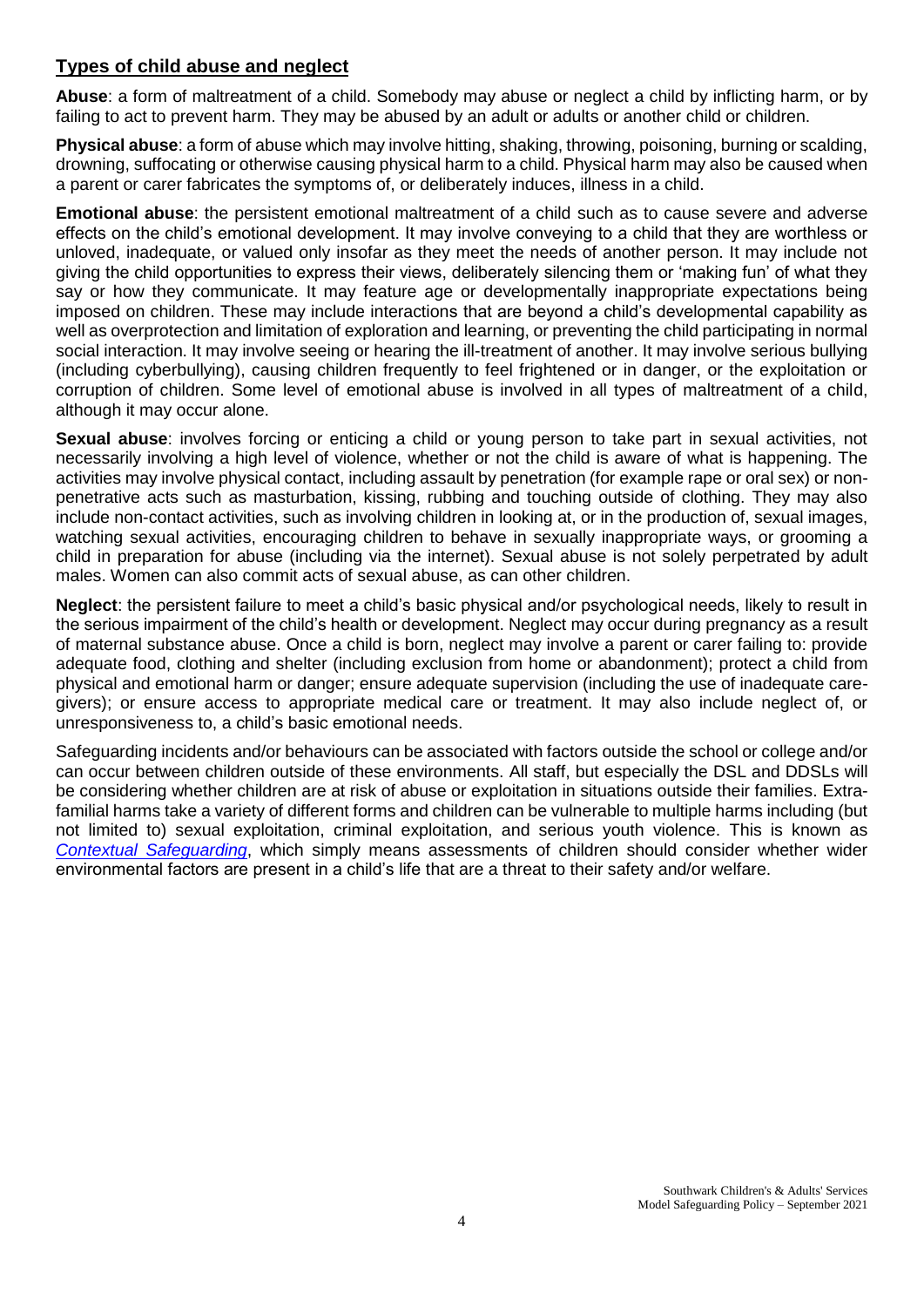#### **In addition to these types of abuse and neglect, members of staff will also be alert to following specific safeguarding issues:**

# **Mental Health**

We are aware that mental health problems can, in some cases, be an indicator that a child has suffered or is at risk of suffering abuse, neglect or exploitation. Only appropriately trained professionals should attempt to make a diagnosis of a mental health problem. Our staff members however, are well placed to observe children day-to-day and identify those whose behaviour suggests that they may be experiencing a mental health problem or be at risk of developing one. Where children have suffered abuse and neglect, or other potentially traumatic adverse childhood experiences, this can have a lasting impact throughout childhood, adolescence and into adulthood. It is key that our staff members are aware of how these children's experiences can impact on their mental health, behaviour and education. If staff have a mental health concern about a child that is also a safeguarding concern, this will be shared with the DSL with a view to referring to appropriate agencies following the referral procedures. We also note the DfE's advice and guidance on *[Mental Health and](https://www.gov.uk/government/publications/mental-health-and-behaviour-in-schools--2)  [Behaviour in Schools](https://www.gov.uk/government/publications/mental-health-and-behaviour-in-schools--2)*.

# **Child Criminal Exploitation (CCE)**

CCE is where an individual or group takes advantage of an imbalance of power to coerce, control, manipulate or deceive a child into any criminal activity in exchange for something the victim needs or wants, and/or for the financial or other advantage of the perpetrator or facilitator and/or through violence or the threat of violence. The victim may have been criminally exploited even if the activity appears consensual. CCE does not always involve physical contact; it can also occur through the use of technology.

CCE can include children being forced to work in cannabis factories, being coerced into moving drugs or money across the country (county lines), forced to shoplift or pickpocket, or to threaten other young people. Some of the indicators of CCE are: children who appear with unexplained gifts or new possessions; children who associate with other young people involved in exploitation; children who suffer from changes in emotional well-being; children who misuse drugs and alcohol; children who go missing for periods of time or regularly come home late; and children who regularly miss school or education or do not take part in education. Any possible CCE case will be shared with the DSL with a view to referring to appropriate agencies following the referral procedures.

## **Child Sexual Exploitation (CSE)**

CSE is a type of sexual abuse in which children are sexually exploited for money, power or status. Children or young people may be tricked into believing they are in a loving, consensual relationship. They might be invited to parties and given drugs and alcohol. They may also be groomed online. Some indicators of children being sexually exploited are: going missing for periods of time or regularly coming home late; regularly missing school or education or not taking part in education; appearing with unexplained gifts or new possessions; associating with other young people involved in exploitation; having older boyfriends or girlfriends; suffering from sexually transmitted infections; mood swings or changes in emotional wellbeing; drug and alcohol misuse and displaying inappropriate sexualised behaviour. A child under the age of 13 is not legally capable of consenting to sex (it is statutory rape) or any other type of sexual touching. Sexual activity with a child under 16 is also an offence. It is an offence for a person to have a sexual relationship with a 16 or 17 year old if that person holds a position of trust or authority in relation to the young person. Non consensual sex is rape whatever the age of the victim. If the victim is incapacitated through drink or drugs, or the victim or his or her family has been subject to violence or the threat of it, they cannot be considered to have given true consent and therefore offences may have been committed. Child sexual exploitation is therefore potentially a child protection issue for all children under the age of 18. Further information on signs of a child's involvement in sexual exploitation is available in Home Office guidance: *[Child sexual exploitation:](https://www.gov.uk/government/publications/child-sexual-exploitation-definition-and-guide-for-practitioners)  [guide for practitioners](https://www.gov.uk/government/publications/child-sexual-exploitation-definition-and-guide-for-practitioners)*.

Where it comes to our notice that a child under the age of 13 is, or may be, sexually active, whether or not they are a pupil of this school, this will result in an immediate referral to Children's Services. In the case of a young person between the ages of 13 and 16, an individual risk assessment will be conducted in accordance with the *[London Child Protection Procedures](http://www.londoncp.co.uk/index.html)*. This will determine how and when information will be shared with parents and the investigating agencies.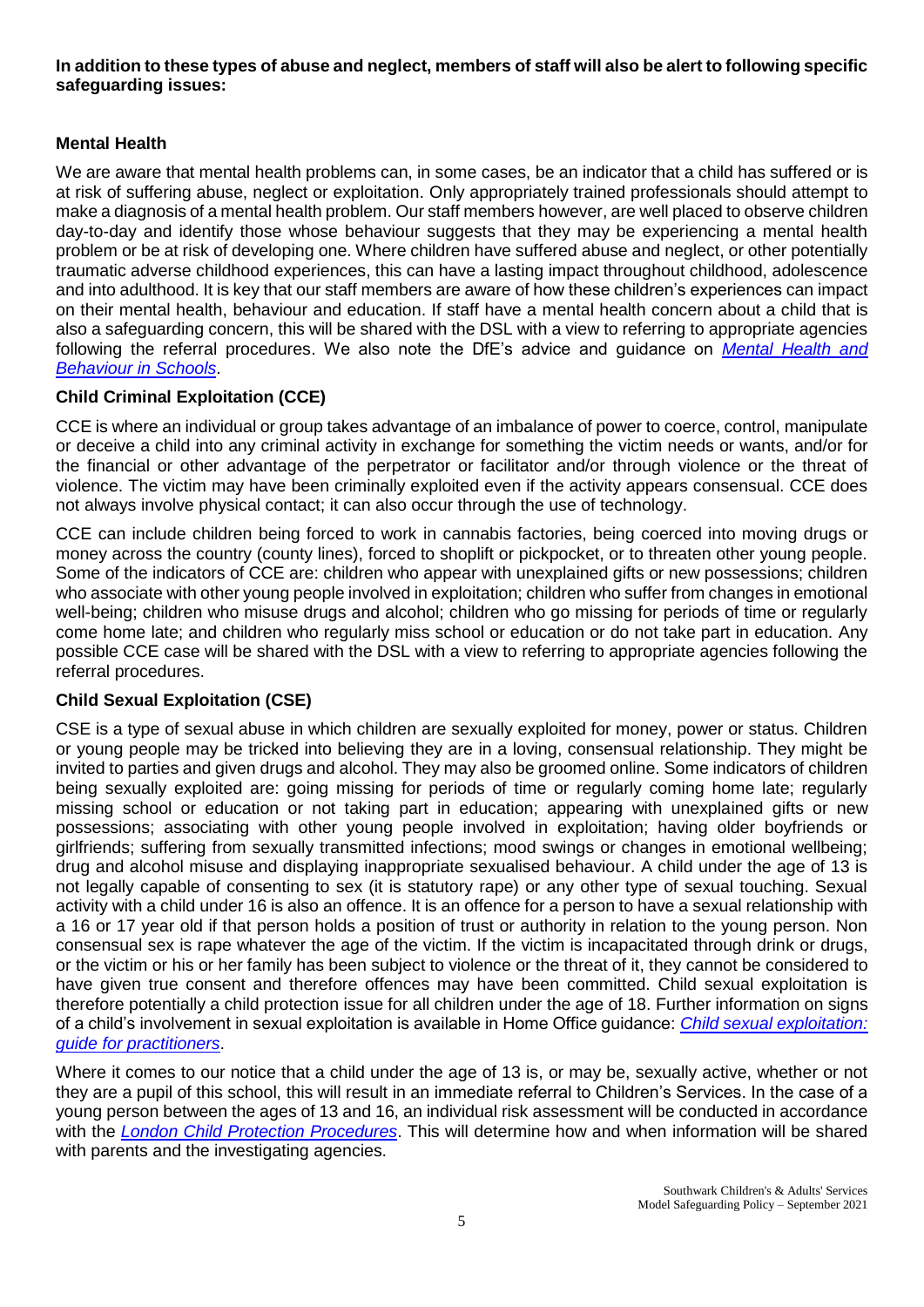#### **Consensual and non-consensual sharing of nudes and semi-nude images and/or videos (also known as sexting or youth produced sexual imagery)**

Creating and sharing nudes and semi-nudes of under-18s (including those created and shared with consent) is illegal. Sharing nudes and semi-nudes covers the incidents where

- a person under the age of 18 creates and shares nudes and semi-nudes of themselves with a peer under the age of 18
- a person under the age of 18 shares nudes and semi-nudes created by another person under the age of 18 with a peer under the age of 18
- a person under the age of 18 is in possession of nudes and semi-nudes created by another person under the age of 18.

When such an incident involving nudes and semi-nudes comes to a member of staff's attention, this will be shared with the designated safeguarding lead with a view to referring to appropriate agencies following the referral procedures. Further information and advice on nudes and semi-nudes is available in the non-statutory guidance produced by the UK Council for Internet Safety (UKCIS) '*[Sharing nudes and semi-nudes: advice](https://www.gov.uk/government/uploads/system/uploads/attachment_data/file/609874/6_2939_SP_NCA_Sexting_In_Schools_FINAL_Update_Jan17.pdf)  [for education settings working with children and young people](https://www.gov.uk/government/uploads/system/uploads/attachment_data/file/609874/6_2939_SP_NCA_Sexting_In_Schools_FINAL_Update_Jan17.pdf)*'. We also note the DfE's *[Searching Screening](https://www.gov.uk/government/publications/searching-screening-and-confiscation)  [and Confiscation Advice](https://www.gov.uk/government/publications/searching-screening-and-confiscation)* for schools.

#### **Serious violence**

All staff will be made aware of indicators, which may signal that children are at risk from, or are involved with serious crime. These may include increased absence from school, a change in friendships or relationships with older individuals or groups, a significant decline in performance, signs of self-harm or significant change in wellbeing, or signs of assault or unexplained injuries. Unexplained gifts or new possessions could also indicate that children have been approached by, or are involved with, individuals associated with criminal networks or gangs and may be at risk of criminal exploitation. We are aware that there is a range of risk factors which increase the likelihood of involvement in serious violence, such as being male, having been frequently absent or permanently excluded from school, having experienced child maltreatment and having been involved in offending, such as theft or robbery. We are also aware that fear and a need for self-protection is a key motivation for children to carry a weapon – it affords a child a feeling of power. Neighbourhoods with high levels of deprivation and social exclusion generally have the highest rates of gun and knife crime. Children are more likely to carry knives and other weapons than guns. All staff will be aware of the associated risks and will share any concerns about or knowledge of such children immediately with the DSL. Further advice on these is available in the Home Office documents *[Advice to schools and colleges on gangs and](https://www.gov.uk/government/publications/advice-to-schools-and-colleges-on-gangs-and-youth-violence)  [youth violence](https://www.gov.uk/government/publications/advice-to-schools-and-colleges-on-gangs-and-youth-violence)* and *[Criminal exploitation of children and vulnerable adults: county lines](https://www.gov.uk/government/publications/criminal-exploitation-of-children-and-vulnerable-adults-county-lines)*.

## **County lines**

County lines is a term used to describe gangs and organised criminal networks involved in exporting illegal drugs using dedicated mobile phone lines or other form of "deal line". This activity can happen locally as well as across the UK – no specified distance of travel is required. Children and vulnerable adults are exploited to move, store and sell drugs and money. Offenders will often use coercion, intimidation, violence (including sexual violence) and weapons to ensure compliance of victims. Children can be targeted and recruited into county lines in a number of locations including schools (mainstream and special), further and higher educational institutions, pupil referral units, children's homes and care homes. Children are also increasingly being targeted and recruited online using social media. Children can easily become trapped by this type of exploitation as county lines gangs can manufacture drug debts which need to be worked off or threaten serious violence and kidnap towards victims (and their families) if they attempt to leave the county lines network. Some specific indicators that may be present where a child is criminally exploited through involvement in county lines are children who: go missing and are subsequently found in areas away from their home; have been the victim or perpetrator of serious violence (e.g. knife crime); are involved in receiving requests for drugs via a phone line, moving drugs, handing over and collecting money for drugs; are exposed to techniques such as 'plugging', where drugs are concealed internally to avoid detection; are found in accommodation that they have no connection with, often called a 'traphouse or cuckooing' or hotel room where there is drug activity; owe a 'debt bond' to their exploiters; have their bank accounts used to facilitate drug dealing.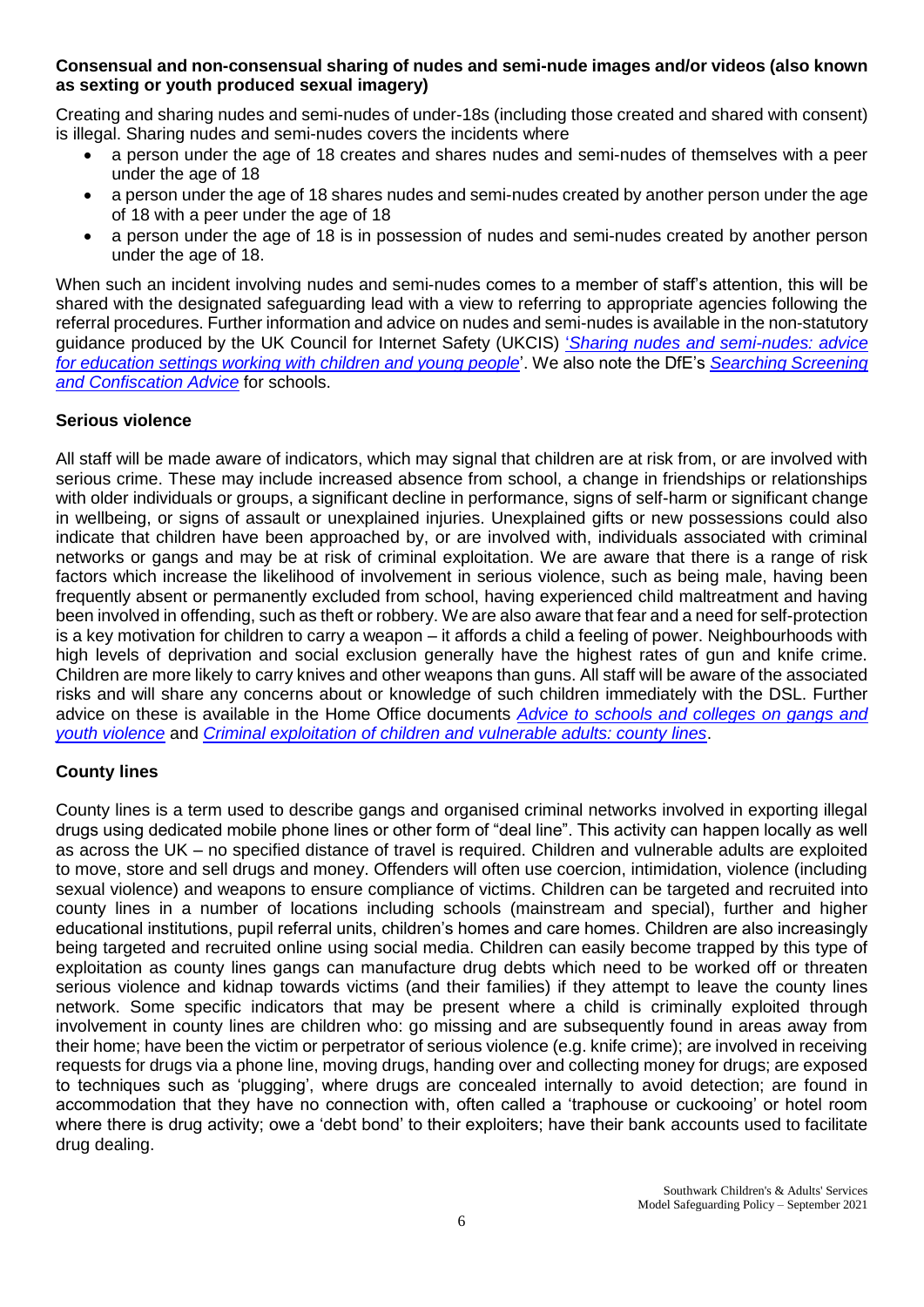#### **Peer on peer/child on child abuse**

Children are capable of abusing their peers. This can happen both inside and outside of school and online and take different forms, such as bullying (including cyberbullying, prejudice-based and discriminatory bullying); abuse in intimate personal relationships between peers; physical abuse (such as hitting, kicking, shaking, biting, hair pulling, or otherwise causing physical harm, which may include an online element that facilitates, threatens and/or encourages physical abuse; violence, particularly pre-planned, forcing other children to use drugs or alcohol, initiation/hazing type violence and rituals), emotional abuse (blackmail or extortion, threats and intimidation), sexual violence, such as rape, assault by penetration and sexual harassment, such as sexual comments, remarks, jokes and online sexual harassment, consensual and nonconsensual sharing of nudes and semi-nudes images and/or videos (also known as sexting or youth produced sexual imagery), sexual abuse (indecent exposure, indecent touching or serious sexual assaults, forcing other children to watch pornography or take part in sexting) and sexual exploitation (causing someone to engage in sexual activity without consent, such as forcing someone to strip, touch themselves sexually, or to engage in sexual activity with a third party; having an older boyfriend/girlfriend, associating with unknown adults or other sexually exploited children, staying out overnight, photographing or videoing other children performing indecent acts) and upskirting, which typically involves taking a picture under a person's clothing without them knowing, with the intention of viewing their genitals or buttocks to obtain sexual gratification or cause the victim humiliation, distress or alarm. Upskirting is now a criminal offence. Although it is more likely that girls will be victims and boys perpetrators, all peer on peer abuse is unacceptable and will be taken seriously. We do not tolerate these or pass them off as "banter", "just having a laugh" or "part of growing up".

The school has a strong commitment to an anti-bullying policy and will consider all coercive acts and peer on peer abuse within a Child Protection context. We recognise that some pupils will sometimes negatively affect the learning and wellbeing of other pupils and their behaviour will be dealt with under the school's behaviour policy. As a school, we will minimise the risk of allegations against other pupils by providing a developmentally appropriate PSHE syllabus which develops pupils' understanding of acceptable behaviour and keeping themselves safe, having systems in place for any pupil to raise concerns with staff, knowing that they will be listened to, believed and valued, delivering targeted work on assertiveness and keeping safe to those pupils identified as being at risk, developing robust risk assessments and providing targeted work for pupils identified as being a potential risk to other pupils. It is important that all our staff recognise the indicators and signs of peer on peer abuse and know how to identify it and respond to reports. Any possible peer on peer abuse case will be shared with the DSL with a view to referring to appropriate agencies following the referral procedures. We also note the DfE's advice and guidance on *[Preventing and Tackling Bullying.](https://www.gov.uk/government/publications/preventing-and-tackling-bullying)*

#### **Sexual harassment, online sexual abuse and sexual violence**

Sexual harassment, online sexual abuse and sexual violence (including sexualised language) is unacceptable in our school and we have appropriate sanctions in place. We understand that sexual harassment, online sexual abuse and sexual violence are happening in and around the school, even when there are no specific reports. We work actively to prevent sexual harassment, online sexual abuse and sexual violence through a whole-school approach that includes an effective behaviour policy, pastoral support and a carefully planned relationships, sex and health education curriculum, which specifically addresses sexual harassment, online abuse, sexual violence and issues of consent. We will ensure that children are taught about safeguarding risks, including online risks and will support pupils to understand what constitutes a healthy relationship, both online and offline. Our staff members have been made aware and have appropriate knowledge of '*Part 5: Child on child sexual violence and sexual harassment*' of DfE guidance "*[Keeping](https://www.gov.uk/government/publications/keeping-children-safe-in-education--2)  [children safe in education](https://www.gov.uk/government/publications/keeping-children-safe-in-education--2)*". All pupils are supported to report concerns about harmful sexual behaviour freely. We will take concerns seriously and deal with them swiftly and appropriately and will ensure pupils are confident that this is case. We will be alert to factors that increase vulnerability or potential vulnerability such as mental ill health, domestic abuse, children with additional needs, and children from groups at greater risk of exploitation and/or of feeling unable to report abuse (for example, girls and LGBT children). We will identify and address any barriers that can prevent a pupil from making a disclosure, for example communication needs. Staff will share any concerns about or knowledge of such incidents immediately with the DSL with a view to ensuring that support systems are in place for victims. Where necessary, we will work with relevant external agencies to address the issue, which may include a referral to MASH and reporting to the Police. We will keep comprehensive records of all allegations.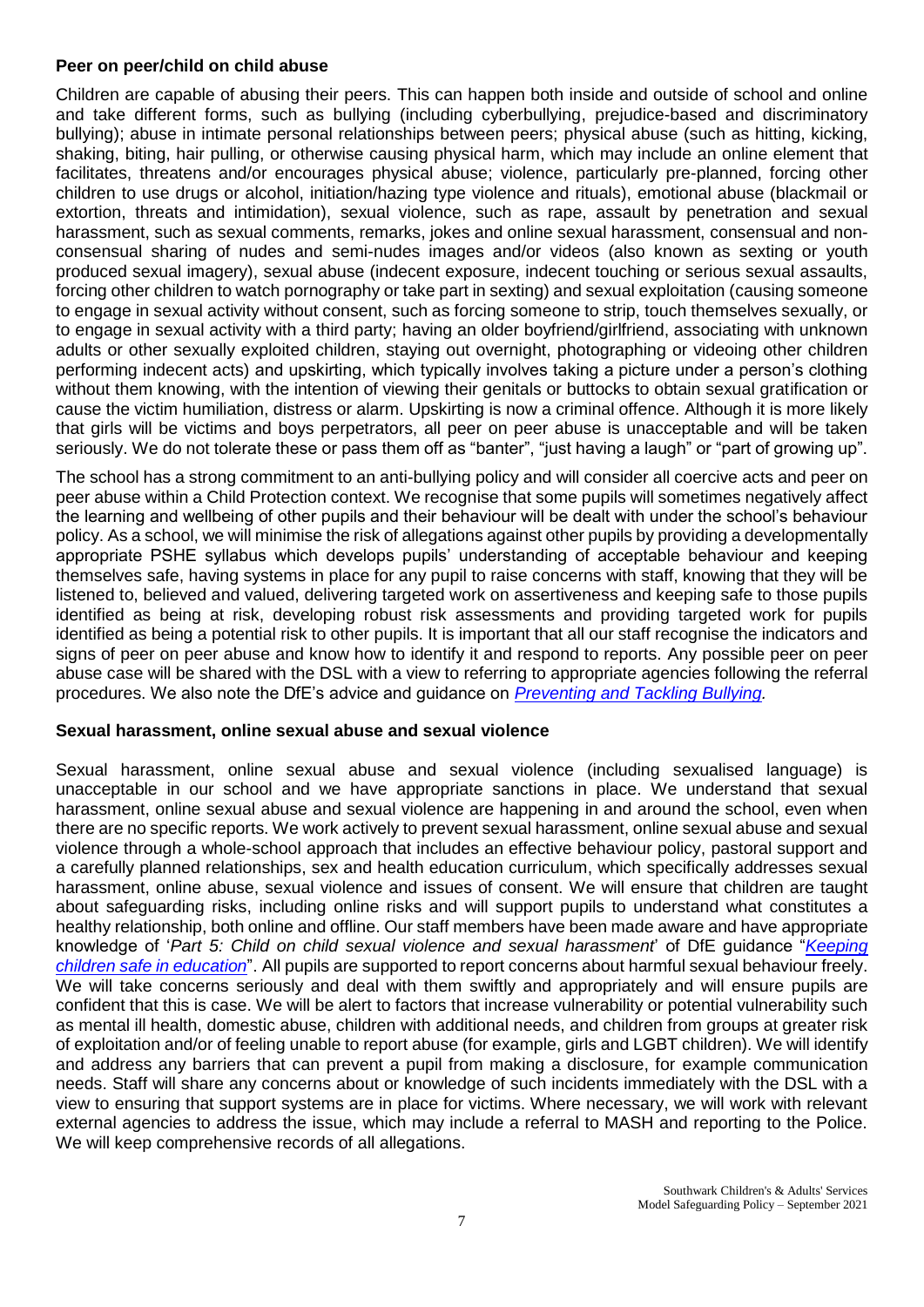#### **Sexual violence and sexual harassment between children**

Sexual violence and sexual harassment can occur between two children of any age and sex. It can also occur through a group of children sexually assaulting or sexually harassing a single child or group of children. It can occur online and offline (both physically and verbally). It is more likely that girls will be the victims of sexual violence and sexual harassment and more likely it will be perpetrated by boys. Children who are victims of sexual violence and sexual harassment will find the experience stressful and distressing. This will affect their educational attainment. We will handle reports of sexual violence and harassment between children, both on and outside school premises, in line with '*Part 5: Child on child sexual violence and sexual harassment*' of DfE guidance "*[Keeping children safe in education](https://www.gov.uk/government/publications/keeping-children-safe-in-education--2)*" and train our staff members accordingly (including teachers delivering relationships, sex and health education). Staff will share any concerns about or knowledge of such incidents immediately with the DSL with a view to ensuring that support systems are in place for victims (and alleged perpetrators). We take these incidents seriously and ensure that victims are protected, offered appropriate support and every effort is made to ensure their education is not disrupted. Where necessary, we will work with relevant external agencies to address the issue, which may include a referral to MASH and reporting to the Police. .

On one hand, we need to safeguard the victim (and the wider pupil/student body) and on the other hand provide the alleged perpetrator with an education, safeguarding support as appropriate and implement any disciplinary sanctions. Harmful sexual behaviours in young children may be (and often are) a symptom of either their own abuse or exposure to abusive practices and or materials. We will take advice, as appropriate, from children's social care, specialist sexual violence services and the police. If the alleged perpetrator moves to another educational institution (for any reason), we will make the new educational institution aware of any ongoing support needs and where appropriate, potential risks to other children and staff. The designated safeguarding lead will take responsibility to ensure this happens as well as transferring the child protection file.

## **Domestic abuse**

Domestic violence and abuse is any incident or pattern of incidents of controlling, coercive, threatening behaviour, violence or abuse between those aged 16 or over who are, or have been, intimate partners or family members regardless of gender or sexuality. The abuse can encompass, but is not limited to psychological, physical, sexual, financial and emotional. Types of domestic abuse include intimate partner violence, abuse by family members, teenage relationship abuse and child/adolescent to parent violence and abuse. Anyone can be a victim of domestic abuse, regardless of gender, age, ethnicity, socio-economic status, sexuality or background and domestic abuse can take place inside or outside of the home. All children can witness and be adversely affected by domestic abuse in the context of their home life where domestic abuse occurs between family members. Experiencing domestic abuse and/or violence can have a serious, long lasting emotional and psychological impact on children. In some cases, a child may blame themselves for the abuse or may have had to leave the family home as a result. If members of staff have a concern about or knowledge of any domestic abuse incidents, they will share it immediately with the DSL with a view to referring to appropriate agencies. Information is available about *[Domestic abuse and how to get help in](https://www.southwark.gov.uk/community-safety/domestic-abuse/if-you-re-experiencing-domestic-abuse/domestic-abuse-and-how-to-get-help)  [Southwark](https://www.southwark.gov.uk/community-safety/domestic-abuse/if-you-re-experiencing-domestic-abuse/domestic-abuse-and-how-to-get-help)*. Southwark Council's support and service provider Solace (020 7593 1290, [southwark@solacewomensaid.org\)](mailto:southwark@solacewomensaid.org) offer free and confidential support for women and men aged 16 or over who are survivors of domestic abuse.

## **Violence Against Women and Girls (VAWG)**

VAWG is defined as any act of gender–based violence that results in, or is likely to result in physical, sexual or psychological harm or suffering to women including threats of such acts, coercion or arbitrary deprivation of liberty, whether occurring in public or private life. VAWG is the umbrella term which brings together multiple forms of serious violence such as crimes committed in the name of "honour"; domestic abuse; female genital mutilation (FGM); forced marriage; sexual violence, abuse, exploitation and rape; stalking; harassment; trafficking for sexual exploitation; prostitution. If members of staff have a concern about or knowledge of any VAWG incidents, they will share it immediately with the DSL with a view to referring to appropriate agencies. We also note *[Southwark's VAWG Strategy](https://www.southwark.gov.uk/community-safety/domestic-abuse/information-for-professionals-about-domestic-abuse/violence-against-women-and-girls-strategy-2019-to-2024)*.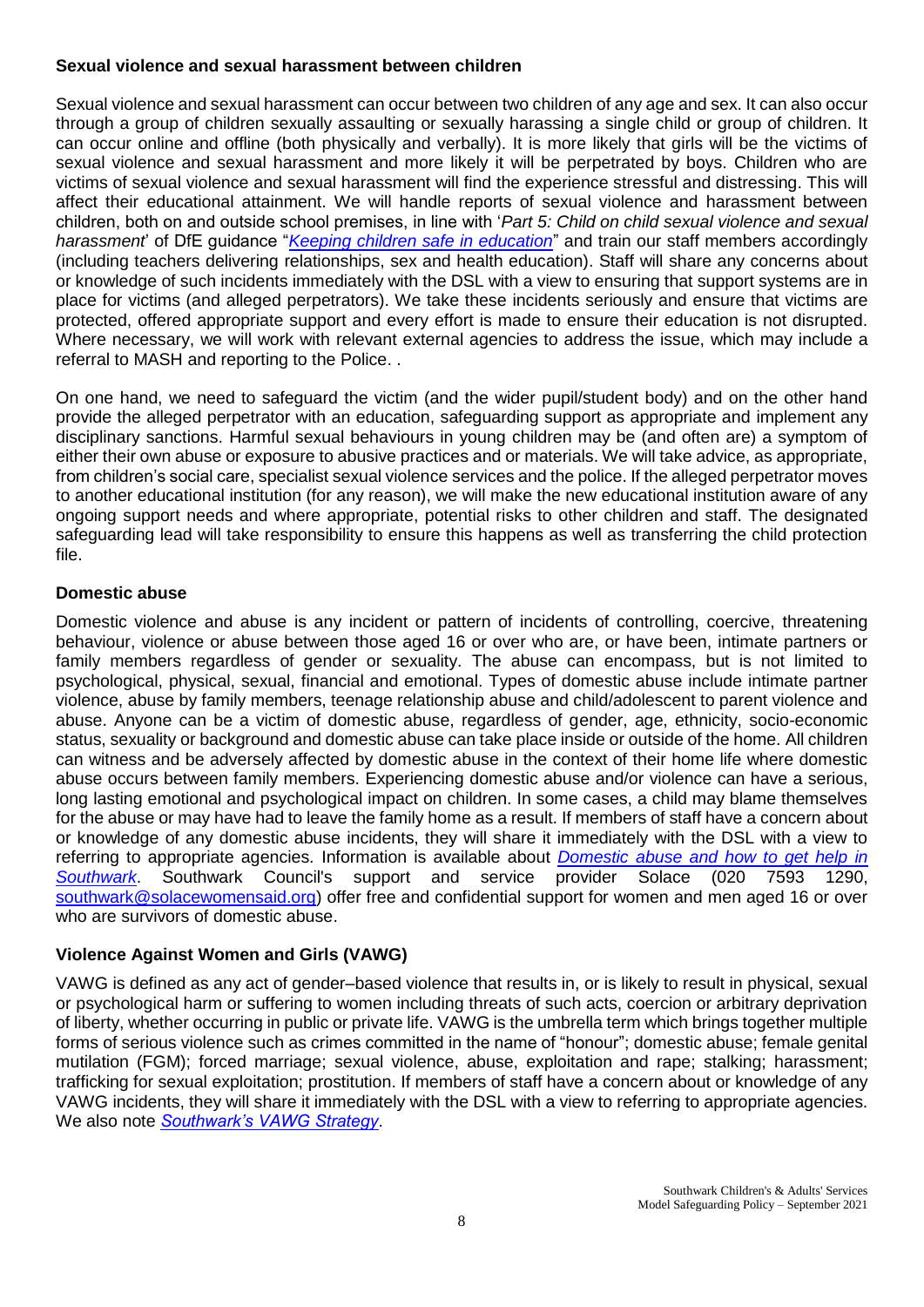#### **So-called 'honour-based' abuse (HBA) (including Female Genital Mutilation and Forced Marriage)**

HBA includes incidents or crimes which have been committed to protect or defend the honour of the family and/or the community, including female genital mutilation (FGM), forced marriage, and practices such as breast ironing. Abuse committed in the context of preserving "honour" often involves a wider network of family or community pressure and can include multiple perpetrators. All forms of HBV are abuse (regardless of the motivation) and will be handled and escalated as such. If members of staff have a concern about or knowledge of a child that might be at risk of HBA or who has suffered from HBA, they will share it immediately with the DSL with a view to referring to appropriate agencies.

#### **Female Genital Mutilation (FGM)**

FGM is a procedure where the female genital organs are injured or changed and there is no medical reason for this. It is frequently a very traumatic and violent act for the victim and can cause harm in many ways. The practice can cause severe pain and there may be immediate and/or long-term health consequences, including mental health problems, difficulties in childbirth, causing danger to the child and mother; and/or death.

FGM is a deeply embedded social norm, practised by families for a variety of complex reasons. It is often thought to be essential for a girl to become a proper woman, and to be marriageable. The practice is not required by any religion.

FGM is an unacceptable practice for which there is no justification. It is child abuse and a form of violence against women and girls.

FGM is prevalent in 30 countries and is a deeply rooted practice, widely carried out mainly among specific ethnic populations in Africa and parts of the Middle East and Asia. While FGM is concentrated in countries around the Atlantic coast to the Horn of Africa, in areas of the Middle East like Iraq and Yemen, it has also been documented in communities in Colombia, Iran, Israel, Oman, The United Arab Emirates, The Occupied Palestinian Territories, India, Indonesia, Malaysia, Pakistan and Saudi Arabia. It has also been identified in parts of Europe, North America and Australia.

FGM is illegal in the UK. It is estimated that approximately 60,000 girls aged 0-14 were born in England and Wales to mothers who had undergone FGM and approximately 103,000 women aged 15-49 and approximately 24,000 women aged 50 and over who have migrated to England and Wales are living with the consequences of FGM. In addition, approximately 10,000 girls aged under 15 who have migrated to England and Wales are likely to have undergone FGM.

We note a new duty that was introduced on 31 October 2015 that requires teachers, which includes qualified teachers or persons who are employed or engaged to carry out teaching work in schools and other institutions to report 'known' cases of FGM in girls aged under 18 to the police. The duty applies to any teacher who is employed or engaged to carry out 'teaching work', whether or not they have qualified teacher status, in maintained schools, academies, free schools, independent schools, non-maintained special schools, sixth form colleges, 16-19 academies, relevant youth accommodation or children's homes in England. The duty does not apply in relation to suspected cases – it is limited to 'known' cases' (i.e. those which are visually identified or disclosed to a professional by the victim). It will be rare for teachers to see visual evidence, and they should not be examining pupils or students. The duty does not apply in cases where the woman is over 18 at the time of the disclosure/discovery of FGM (even if she was under 18 when the FGM was carried out). Further information on this duty can be found in the document "*[Mandatory Reporting of Female Genital](https://www.gov.uk/government/publications/mandatory-reporting-of-female-genital-mutilation-procedural-information)  Mutilation – [procedural information](https://www.gov.uk/government/publications/mandatory-reporting-of-female-genital-mutilation-procedural-information)*". A useful summary of the FGM mandatory reporting duty is available in *[FGM Fact Sheet](https://assets.publishing.service.gov.uk/government/uploads/system/uploads/attachment_data/file/496415/6_1639_HO_SP_FGM_mandatory_reporting_Fact_sheet_Web.pdf)*.

Teachers in our school will personally report to the police cases where they discover that an act of FGM appears to have been carried out. Unless the teacher has good reason not to, they will still discuss any such case with the designated safeguarding lead (or deputy) with a view to involving children's social care as appropriate.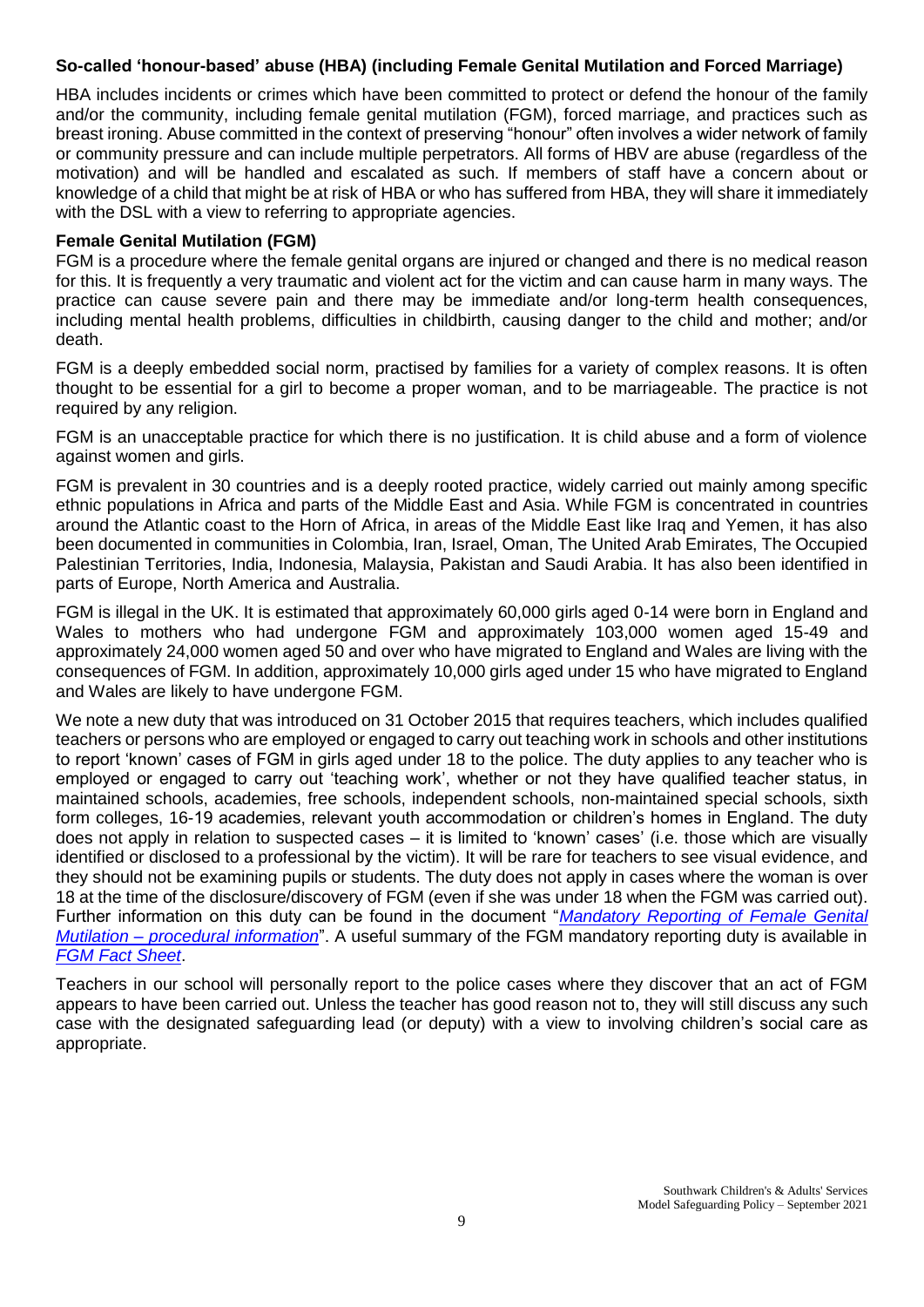## **Forced marriage**

Forcing a person into a marriage is a crime in England and Wales. A forced marriage is one entered into without the full and free consent of one or both parties and where violence, threats or any other form of coercion is used to cause a person to enter into a marriage. Threats can be physical or emotional and psychological. A lack of full and free consent can be where a person does not consent or where they cannot consent (if they have learning disabilities, for example). Nevertheless, some perpetrators use perceived cultural practices as a way to coerce a person into marriage. We note The Forced Marriage Unit's *[statutory](https://www.gov.uk/guidance/forced-marriage)  [guidance](https://www.gov.uk/guidance/forced-marriage)* and especially Chapter 7 on page 32 of the *[Multi-agency guidelines](https://assets.publishing.service.gov.uk/government/uploads/system/uploads/attachment_data/file/322307/HMG_MULTI_AGENCY_PRACTICE_GUIDELINES_v1_180614_FINAL.pdf)*, which is specifically aimed at teachers, lecturers and other members of staff within schools, colleges and universities. Any possible forced marriage case will be shared with the DSL with a view to referring to appropriate agencies following the referral procedures.

## **Preventing Radicalisation**

The Counter-Terrorism and Security Act 2015 places a duty on specified authorities, including local authorities and childcare, education and other children's services providers, in the exercise of their functions, to have due regard to the need to prevent people from being drawn into terrorism ("the Prevent duty"). Young people can be exposed to extremist influences or prejudiced views, in particular those via the internet and other social media. Schools can help to protect children from extremist and violent views in the same ways that they help to safeguard children from drugs, gang violence or alcohol.

Examples of the ways in which people can be vulnerable to radicalisation and the indicators that might suggest that an individual might be vulnerable:

- Example indicators that an individual is engaged with an extremist group, cause or ideology include: spending increasing time in the company of other suspected extremists; changing their style of dress or personal appearance to accord with the group; their day-to-day behaviour becoming increasingly centred around an extremist ideology, group or cause; loss of interest in other friends and activities not associated with the extremist ideology, group or cause; possession of material or symbols associated with an extremist cause (e.g. the swastika for far right groups); attempts to recruit others to the group/cause/ideology; or communications with others that suggest identification with a group/cause/ideology.
- Example indicators that an individual has an intention to use violence or other illegal means include: clearly identifying another group as threatening what they stand for and blaming that group for all social or political ills; using insulting or derogatory names or labels for another group; speaking about the imminence of harm from the other group and the importance of action now; expressing attitudes that justify offending on behalf of the group, cause or ideology; condoning or supporting violence or harm towards others; or plotting or conspiring with others.
- Example indicators that an individual is capable of contributing directly or indirectly to an act of terrorism include: having a history of violence; being criminally versatile and using criminal networks to support extremist goals; having occupational skills that can enable acts of terrorism (such as civil engineering, pharmacology or construction); or having technical expertise that can be deployed (e.g. IT skills, knowledge of chemicals, military training or survival skills).

The examples above are not exhaustive and vulnerability may manifest itself in other ways. There is no single route to terrorism nor is there a simple profile of those who become involved. For this reason, any attempt to derive a 'profile' can be misleading. It must not be assumed that these characteristics and experiences will necessarily lead to individuals becoming terrorists, or that these indicators are the only source of information required to make an appropriate assessment about vulnerability. We see the Prevent duty as part of our school's wider safeguarding obligations and note the revised *[Prevent duty guidance: for England and Wales](https://www.gov.uk/government/publications/prevent-duty-guidance)*, especially paragraphs 57-76.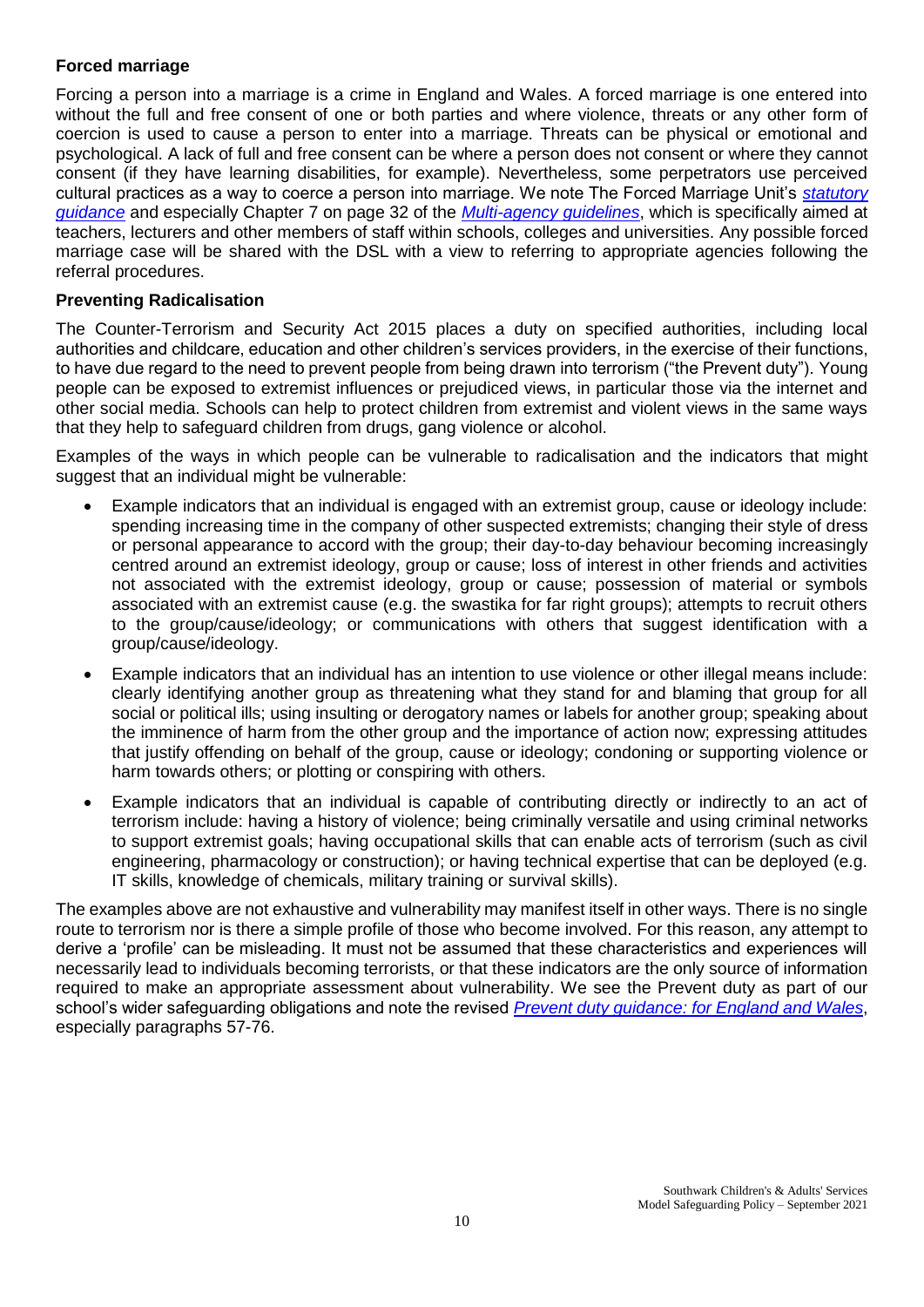**Channel** is a voluntary, confidential support programme which focuses on providing support at an early stage to people who are identified as being vulnerable to being drawn into terrorism that uses existing collaboration between local authorities, the police, statutory partners (such as the education sector, social services, children's and youth services and offender management services) and the local community.

We will refer children at risk of harm as a result of involvement or potential involvement in extremist activity to Southwark Multi Agency Safeguarding Hub (*[MASH](https://www.southwark.gov.uk/childcare-and-parenting/children-s-social-care/child-protection/multi-agency-safeguarding-hub-mash)*). The MASH will share the referral details of new referrals with the Prevent lead police officer and LA Prevent coordinator at the point the referral is received. The referral will then be processed though the MASH multi agency information sharing system and parallel to this the Prevent police officer will be carrying out initial screening checks. The Prevent police officer will make a referral to the Channel Practitioner if there are sufficient concerns. The individual referred will be discussed at the Channel panel to determine whether they are vulnerable to being drawn into terrorism and consider the appropriate support required. A representative from our school will attend the Channel panel if and when we are asked to help with this assessment.

#### **Private Fostering**

Private fostering is when a child under the age of 16 (under 18 if disabled) is cared for by someone who is not their parent or a 'close relative'. This is a private arrangement made between a parent and a carer, for 28 days or more. Close relatives are defined as step-parents, grandparents, brothers, sisters, uncles or aunts (whether of full blood, half blood or by marriage). Great grandparents, great aunts, great uncles and cousins are not regarded as close relatives.

The law requires that the local authority should be notified if anyone is looking after someone else's child for 28 days or more. The purpose of the council's involvement is to support the child and private foster family (and wherever possible the biological parent/s) with any issues arising. These may be practical issues such as benefits, housing, immigration or emotional issues such as keeping contact with biological family, maintaining cultural identity.

If we become aware of a child in a private fostering arrangement within Southwark, we will notify the council's Multi Agency Safeguarding Hub (*[MASH](https://www.southwark.gov.uk/childcare-and-parenting/children-s-social-care/child-protection/multi-agency-safeguarding-hub-mash)*) by emailing *[MASH@southwark.gov.uk](mailto:MASH@southwark.gov.uk)* or calling **020 7525 1921**. Advice about whether there is a need to notify the council, can be obtained by calling **07539 346808** or sending an email to *[privatefosteringadvice@southwark.gov.uk](mailto:privatefosteringadvice@southwark.gov.uk)*. In the case of a non-Southwark child, we will notify the relevant LA.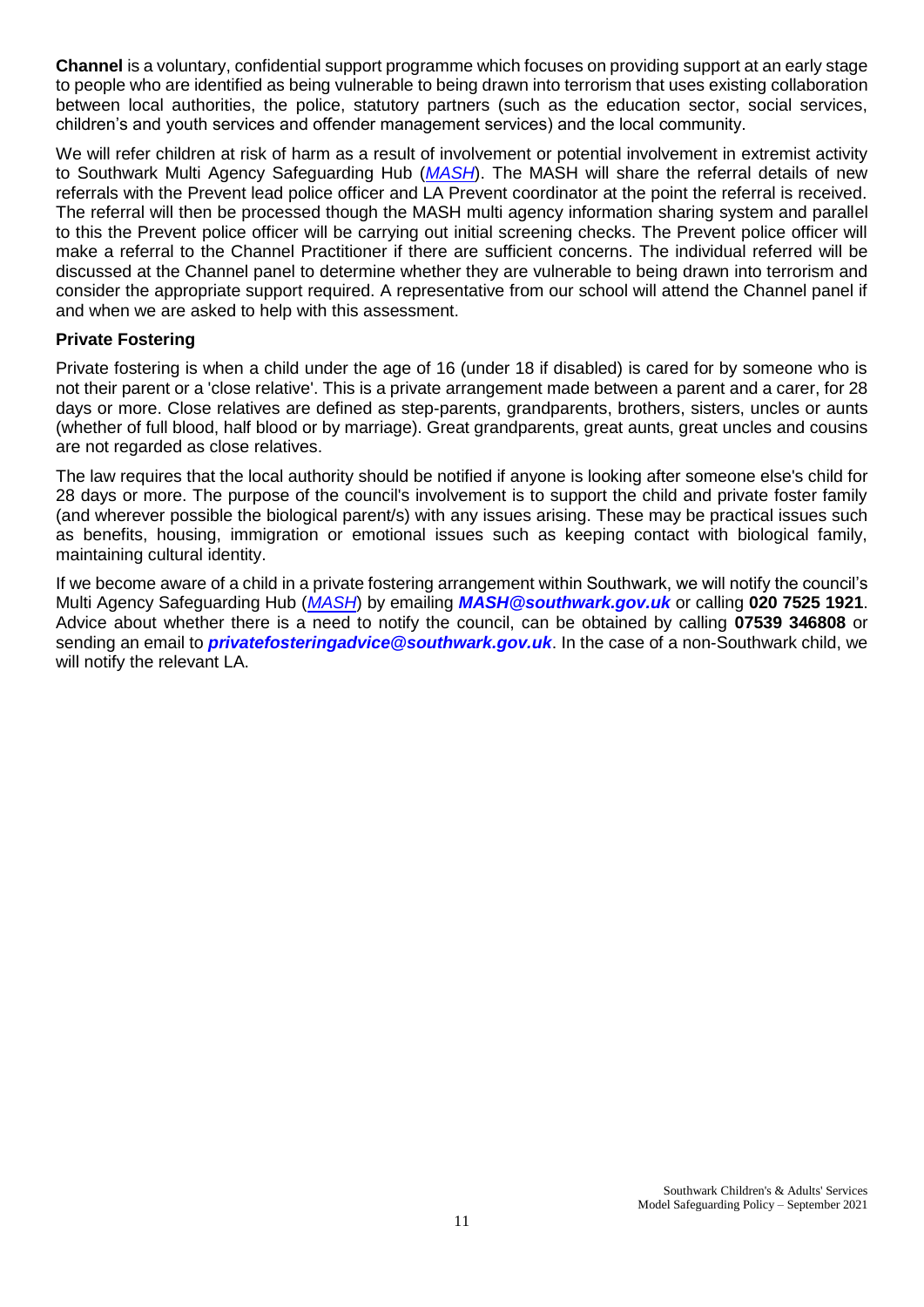## **REFERRALS**

Where there is a safeguarding concern, we take into account the child's wishes and feelings when determining what action to take and what services to provide. We have systems in place for children to express their views and give feedback. We acknowledge that children who are affected by abuse or neglect may demonstrate their needs and distress through their words, actions, behaviour, demeanour, school work or other children. Ultimately, all our systems and processes operate with the best interests of the child at heart.

Referrals to services regarding concerns about a child or family typically fall into three categories:

- Early Help Services;
- Child in need Section 17 (Children Act 1989) referrals;
- Child protection Section 47 (Children Act 1989) referrals.

*[The Southwark Safeguarding Board Multi Agency Threshold Guide](https://safeguarding.southwark.gov.uk/assets/files/463/SSCB.THRESHOLD-OF-NEEDS.FINAL.pdf)* sets out the different levels of need and detailed guidance about how concerns within these different levels should be responded to by Southwark agencies.

Safeguarding referrals should be made to Southwark Multi Agency Safeguarding Hub (*[MASH](https://www.southwark.gov.uk/childcare-and-parenting/children-s-social-care/child-protection/multi-agency-safeguarding-hub-mash)*) via th[e](https://www.safeguarding.southwark.gov.uk/assets/files/524/updated-multi-agency-referral-form-updated-5.12.19.docx) *[Referral Form](https://www.safeguarding.southwark.gov.uk/assets/files/524/updated-multi-agency-referral-form-updated-5.12.19.docx)* and copied to the LA's Schools Safeguarding Coordinator. Prior to any written form being sent as a referral to social care, there should be a verbal consultation with the MASH social worker or manager, by calling the duty desk on **020 7525 1921,** to ensure that making a referral is an appropriate action. The parent/carer will normally be contacted to obtain their consent before a referral is made. However, if the concern involves, for example alleged or suspected child sexual abuse, Honour Based Abuse, fabricated or induced illness or the Designated Safeguarding Lead has reason to believe that informing the parent at this stage might compromise the safety of the child or a staff member, nothing should be said to the parent/carer ahead of the referral, but a rationale for the decision to progress without consent should be provided with the referral.

When we make a referral, the local authority should make a decision, within one working day of a referral being made, about the type of response that is required and should let us, as the referrer, know the outcome. We will follow up if this information is not forthcoming.

If, after a referral, the child's situation does not appear to be improving, we will consider following local escalation procedures to ensure that the concerns have been addressed and, most importantly, that the child's situation improves.

The *[Early Help Referral Form](https://www.southwark.gov.uk/assets/attach/4659/New-Early-Help-Referral-Form-2-1-.docx)* will be used to request additional early help for a family when the needs of a child are beyond the level of support that can be provided by universal services. Southwark's *[Family Early](https://www.southwark.gov.uk/childcare-and-parenting/children-s-social-care/family-early-help-feh/family-early-help-feh-strategy)  Help [Service](https://www.southwark.gov.uk/childcare-and-parenting/children-s-social-care/family-early-help-feh/family-early-help-feh-strategy)* Duty number is **020 7525 1922**, which will give four options:

- General enquiries and signposting
- Family Early Help Duty Manager for general advice including consultations around potential and new referrals and current casework
- Education, Inclusion and Attendance support and advice including all enforcement activity
- Parenting support and advice and information on parenting course and group work programmes

In circumstances where a child has an unexplained or suspicious injury that requires urgent medical attention, the CP referral process should not delay the administration of first aid or emergency medical assistance. **If a pupil is thought to be at immediate risk because of parental violence, intoxication, substance abuse, mental illness or threats to remove the child during the school day, for example, urgent Police intervention will be requested**.

Where a child sustains a physical injury or is distressed as a result of reported chastisement, or alleges that they have been chastised by the use of an implement or substance, this will immediately be reported for investigation.

All parents applying for places at this school will be informed of our safeguarding responsibilities and the existence of this policy. In situations where pupils sustain injury or are otherwise affected by an accident or incident whilst they are the responsibility of the school, parents will be notified of this as soon as possible.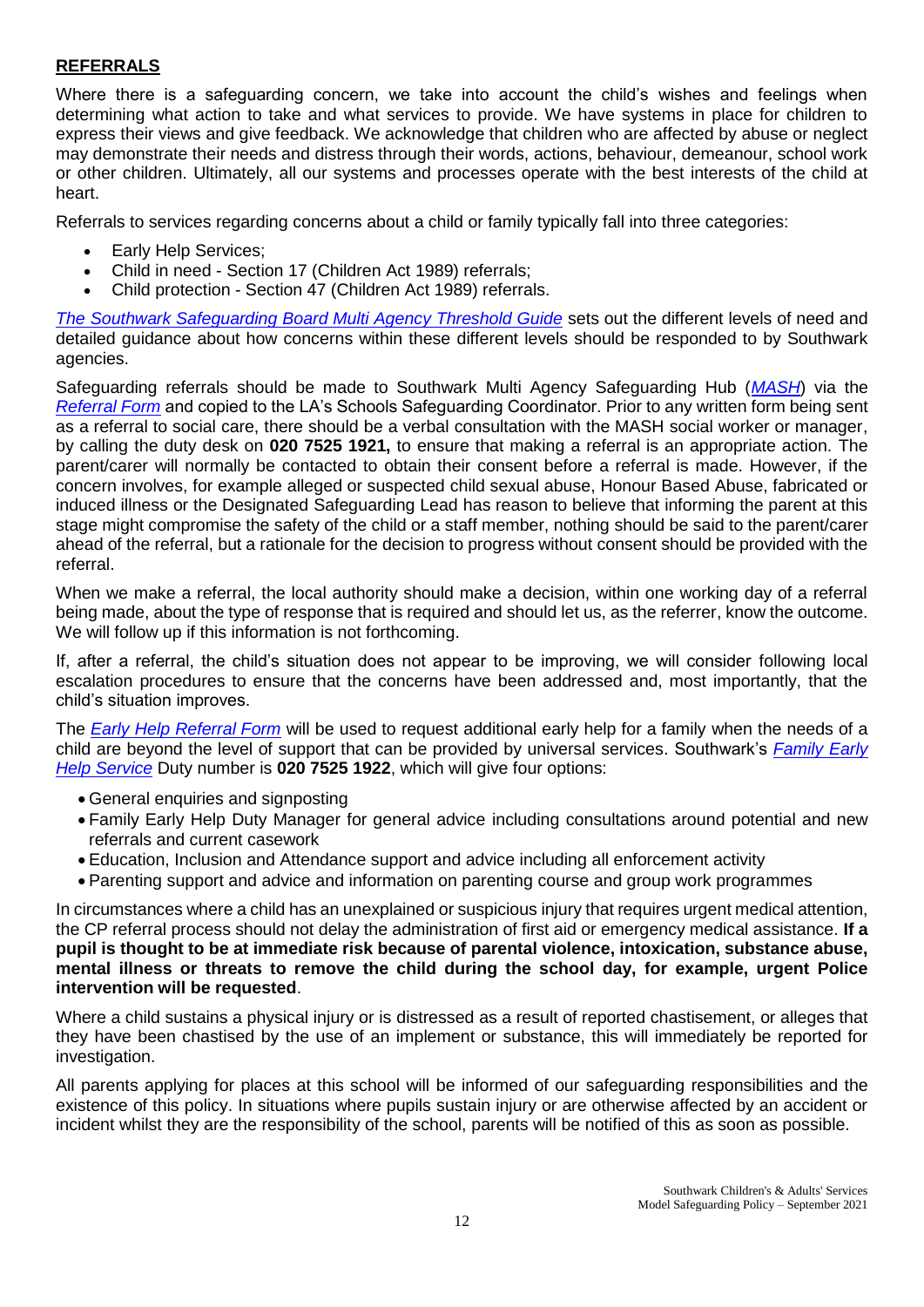*Camelot Primary School* recognises the need to be alert to the risks posed by strangers or others (including the parents or carers of other pupils) who may wish to harm children in school or pupils travelling to and from school and will take all reasonable steps to lessen such risks.

## **VULNERABLE PUPILS**

Particular vigilance will be exercised in respect of pupils who are subject to Child Protection Plan and any incidents or concerns involving these children will be reported immediately to the allocated Social Worker (and confirmed in writing; copied to the LA's Schools Safeguarding Coordinator). If the pupil in question is a Looked-After child, this will also be brought to the notice of the Designated Person with responsibility for children in public care. The School's Designated Teacher for Looked-after and Previously Looked-after Children will work with the virtual school head, who manages pupil premium plus for looked after children, to discuss how funding can be best used to support the progress of looked after children in the school and meet the needs identified in the child's personal education plan. The designated teacher will also work with the virtual school head to promote the educational achievement of previously looked after children. We note the DfE's statutory guidance *[Designated teacher for looked-after and previously looked-after children](https://www.gov.uk/government/publications/designated-teacher-for-looked-after-children)*.

Local authorities should share with our school/setting the fact a child has a social worker, and the DSL will hold and use this information so that decisions can be made in the best interests of the child's safety, welfare and educational outcomes. This will be considered as a matter of routine. There are clear powers to share this information under existing duties on both local authorities and schools and colleges to safeguard and promote the welfare of children. Where children need a social worker, this will inform decisions about safeguarding (for example, responding to unauthorised absence or missing education where there are known safeguarding risks) and about promoting welfare (for example, considering the provision of pastoral and/or academic support, alongside action by statutory services).

We acknowledge that children with special educational needs or disabilities (SEND) or certain health conditions can face additional safeguarding challenges. We are aware that additional barriers can exist when recognising abuse and neglect in this group of children. This can include assumptions that indicators of possible abuse such as behaviour, mood and injury relate to the child's condition without further exploration; these children being more prone to peer group isolation or bullying (including prejudice-based bullying) than other children; the potential for children with SEND or certain medical conditions being disproportionally impacted by behaviours such as bullying, without outwardly showing any signs; and communication barriers and difficulties in managing or reporting these challenges. Further information can be found in the DfE's *[SEND Code of Practice 0 to 25](https://www.gov.uk/government/publications/send-code-of-practice-0-to-25)* and *[Supporting Pupils at School with Medical Conditions](https://www.gov.uk/government/publications/supporting-pupils-at-school-with-medical-conditions--3)*.

If a pupil discloses that they have witnessed domestic abuse or it is suspected that they may be living in a household which is affected by family violence, this will be referred to the Designated Safeguarding Lead as a safeguarding issue.

The School also acknowledges the additional need for support and protection of children who are vulnerable by virtue of homelessness, refugee/asylum seeker status, the effects of substance abuse within the family, those who are young carers, mid-year admissions, pupils who are excluded from school and pupils where English is an additional language, particularly for very young children, using the translation service if necessary.

#### **TRAINING**

All staff members will receive appropriate safeguarding and child protection training (including online safety) at induction, which is regularly updated. In addition, all staff members will receive safeguarding and child protection updates (for example, via email, e-bulletins and staff meetings), as required, but at least annually, to provide them with relevant skills and knowledge to safeguard children effectively. All newly recruited staff (teaching and non-teaching) and Governors will be apprised of this policy and will be required to attend relevant LA or Southwark Safeguarding Children Partnership (SSCP) training. In addition, all new staff and temporary staff will be required to attend an induction session with the Designated Safeguarding Lead or their deputy on their first day in the school.

Southwark Children's & Adults' Services The Designated Safeguarding Lead (and their Deputies) will attend the LA's dedicated or another appropriate induction course and then refresher training at least every two years. The designated safeguarding lead will also undertake Prevent awareness training and will be able to understand the unique risks associated with online safety. In addition to this formal training, their knowledge and skills will be refreshed (for example, via e-bulletins, meeting other designated safeguarding leads or simply taking time to read and digest safeguarding developments) at regular intervals, as required, but at least annually, to allow them to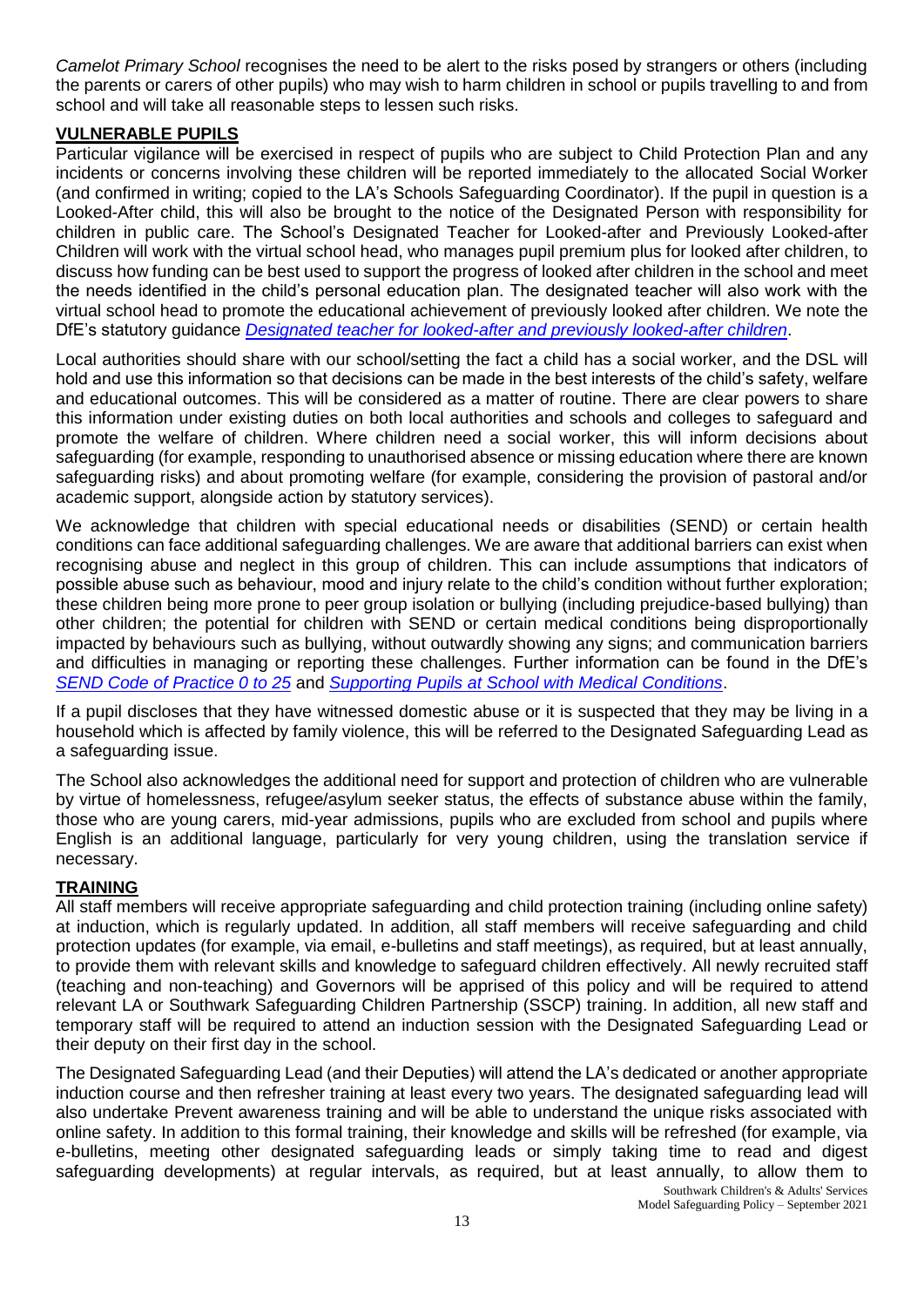understand and keep up with any developments relevant to their role. Designated staff will be encouraged to attend appropriate network meetings and to participate in the *[multi-agency training programme](http://www.mylearningsource.co.uk/category/safeguarding)* organised by the Southwark Safeguarding Children Partnership (SSCP).

#### **RECRUITMENT**

*Camelot Primary School* is committed to the principles of safer recruitment and, as part of that, adopts recruitment procedures that help deter, reject and/or identify people who might abuse children. Safe recruitment processes are followed and all staff recruited to the school will be subject to appropriate identity, qualification and health checks. References will be verified and appropriate criminal record checks [Disclosure and Barring Service (DBS) checks], barred list checks and prohibition checks will be undertaken. The level of DBS check required, and whether a prohibition check is required, will depend on the role and duties of an applicant to work in the school, as outlined in Part three of the DfE guidance "*[Keeping children](https://www.gov.uk/government/publications/keeping-children-safe-in-education--2)  [safe in education](https://www.gov.uk/government/publications/keeping-children-safe-in-education--2)*". We will also have regard to DfE's statutory guidance for schools about the employment of staff disqualified from childcare "*[Disqualification under the Childcare Act 2006](https://www.gov.uk/government/publications/disqualification-under-the-childcare-act-2006)*", which also contains information about 'disqualification by association'.

Relevant members of staff and governors who are involved in recruitment will undertake safer recruitment training. The school will ensure that at least one person on any appointment panel has undertaken safer recruitment training in line with staffing regulations.

This School will only use employment agencies which can demonstrate that they positively vet their supply staff and will report the misconduct of temporary or agency staff to the agency concerned and to the LA. Staff joining the School on a permanent or temporary basis will be given a copy of this policy. Additionally, the Staff Handbook confirms CP procedures within the School.

#### **VOLUNTEERS**

Any parent or other person/organisation engaged by the school to work in a voluntary capacity with pupils will be subject to all reasonable vetting procedures and Criminal Records Checks.

Under no circumstances a volunteer in respect of whom no checks have been obtained will be left unsupervised or allowed to work in regulated activity.

Volunteers who on an unsupervised basis teach or look after children regularly, or provide personal care on a one-off basis in our school are deemed to be in regulated activity. We will obtain an enhanced DBS certificate (which will include barred list information) for all volunteers who are new to working in regulated activity. Existing volunteers in regulated activity do not have to be re-checked if they have already had a DBS check (which includes barred list information). However, we may conduct a repeat DBS check (which will include barred list information) on any such volunteer should we have any concerns.

The law has removed supervised volunteers from regulated activity. There is no legal requirement to obtain DBS certificate for volunteers who are not in regulated activity and who are supervised regularly and on ongoing day to day basis by a person who is in regulated activity, but an enhanced DBS check without a barred list check may be requested following a risk assessment.

Further information on checks on volunteers can be found in Part three of the DfE guidance "*[Keeping children](https://www.gov.uk/government/publications/keeping-children-safe-in-education--2)  [safe in education](https://www.gov.uk/government/publications/keeping-children-safe-in-education--2)*".

Volunteers will be subject to the same code of conduct as paid employees of the school.

Voluntary sector groups that operate within this school or provide off-site services for our pupils or use school facilities will be expected to adhere to this policy or operate a policy which is compliant with the procedures adopted by the Southwark Safeguarding Children Partnership (SSCP). Premises lettings and loans are subject to acceptance of this requirement. Where services or activities are provided separately by another body we will seek assurance that the body concerned has appropriate safeguarding and child protection policies and procedures in place (including inspecting these as needed); and ensure that there are arrangements in place to liaise with our school on these matters where appropriate. We will also ensure safeguarding requirements are included in any transfer of control agreement (i.e. lease or hire agreement), as a condition of use and occupation of the premises; and that failure to comply with this would lead to termination of the agreement.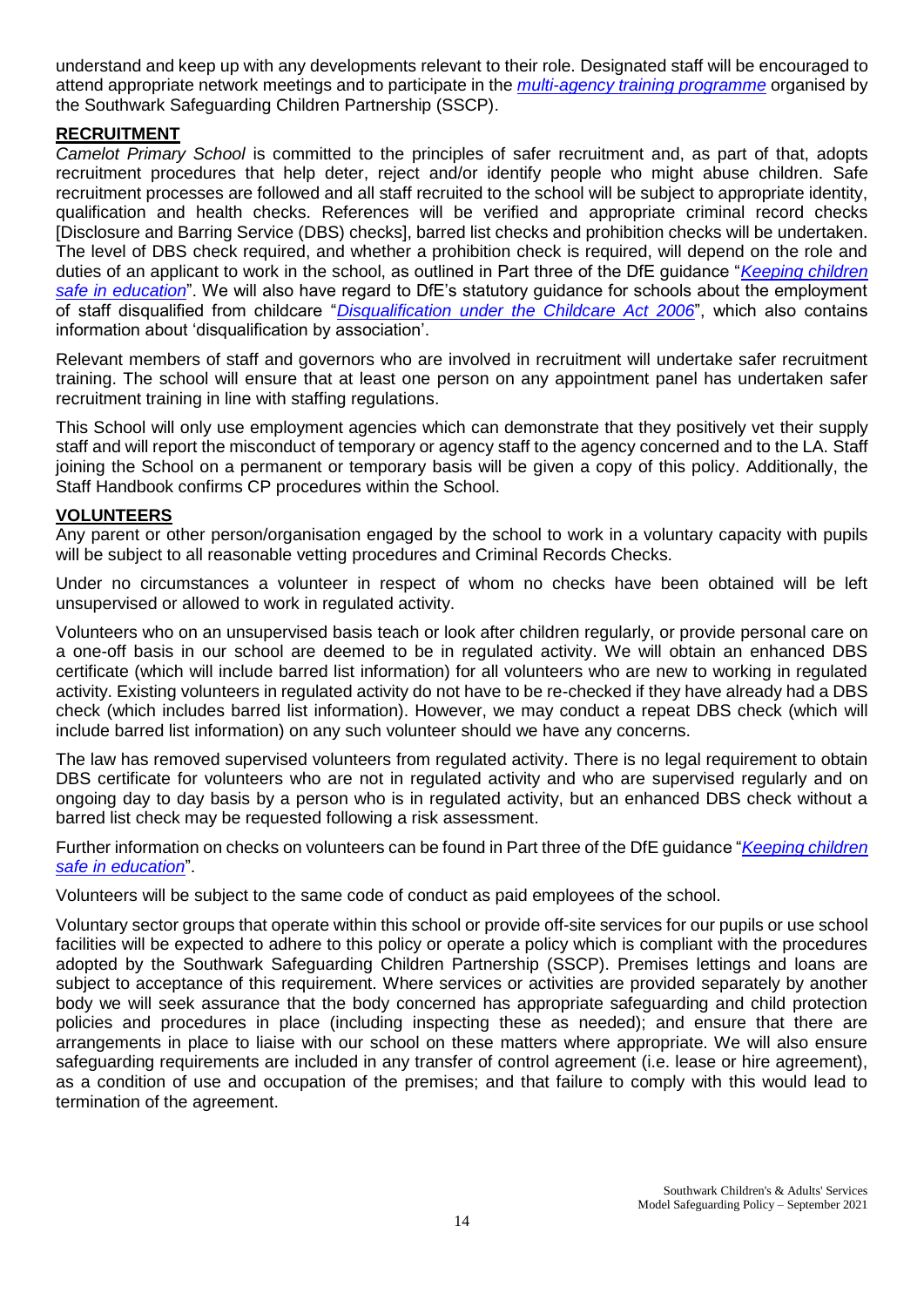## **STAFF CODE OF CONDUCT**

All staff (paid and voluntary) are expected to adhere to a code of conduct in respect of their contact with pupils and their families. The Teachers' Standards 2012 state that all teachers, including headteachers, should safeguard children's wellbeing and maintain public trust in the teaching profession as part of their professional duties. We will endeavour to create and embed a culture of openness, trust and transparency in which the school's values and expected behaviour which are set out in the staff code of conduct are constantly lived, monitored and reinforced by all staff.

Children will be treated with respect and dignity and no punishment, detention, restraint, sanctions or rewards are allowed outside of those detailed in the school's Behaviour Management Policy. Whilst it would be unrealistic and undesirable to preclude all physical contact between adults and children, staff are expected to exercise caution and avoid placing themselves in a position where their actions might be open to criticism or misinterpretation. Where incidents occur which might otherwise be misconstrued, or in the exceptional circumstances where it becomes necessary to physically restrain a pupil for their own protection or others' safety, this will be appropriately recorded and reported to the Headteacher and parents. Any physical restraint used will comply with DfE guidance "*[Use of reasonable force in schools](https://www.gov.uk/government/publications/use-of-reasonable-force-in-schools)*".

Except in cases of emergency, first aid will only be administered by qualified First Aiders. If it is necessary for the child to remove clothing for first aid treatment, there will, wherever possible, be another adult present. If a child needs help with toileting, nappy changing or washing after soiling themselves, another adult should be present or within earshot. All first aid treatment and non-routine changing or personal care will be recorded and shared with parents/carers at the earliest opportunity.

Children requiring regular medication or therapies for long-term medical conditions will be made the subject of a Medical Plan that has been agreed with the parents and health authority.

For their own safety and protection, staff should exercise caution in situations where they are alone with pupils. Other than in formal teaching situations; for example during musical instrument tuition, the door to the room in which the 1:1 coaching, counselling or meeting is taking place should be left open. Where this is not practicable because of the need for confidentiality, another member of staff will be asked to maintain a presence nearby and a record will be kept of the circumstances of the meeting. All rooms that are used for the teaching or counselling of pupils will have clear and unobstructed glass panels in the doors.

School staff should be alert to behaviours that may cause 'low-level' concerns such as being over friendly with children, having favourites, taking photographs of children on their mobile phone, engaging with a child on a one-to-one basis in a secluded area or behind a closed door, using inappropriate sexualised, intimidating or offensive language (see below about what a 'low-level' concern is and how to share these concerns).

School staff should also be alert to the possible risks that might arise from social contact with pupils outside of the school. Home visits to pupils or private tuition of pupils should only take place with the knowledge and approval of the Headteacher. Visits/telephone calls by pupils to the homes of staff members should only occur in exceptional circumstances and with the prior knowledge and approval of the Headteacher. Any unplanned contact of this nature or suspected infatuations or "crushes" will be reported to the Headteacher. Staff supervising off-site activities or school journeys will be provided with a school mobile phone as a point of contact for parents and carers.

Staff will only use the school's digital technology resources and systems for professional purposes or for uses deemed 'reasonable' by the Head and Governing Body. Staff will only use the approved school email, school learning platform or other school approved communication systems with pupils or parents/carers and only communicate with them on appropriate school business and will not disclose their personal telephone numbers and email addresses to pupils or parents/carers. Staff will not use personal cameras (digital or otherwise) or camera phones for taking and transferring images of pupils or staff without permission and will not store images at home.

Staff should be aware of the school's whistle-blowing procedures and share immediately any disclosure or concern that relates to a member of staff with the Headteacher or one of the Designated Safeguarding Leads if the Headteacher is not available and nothing should be said to the colleague involved. It should be shared with the Chair of Governors if it relates to the Headteacher.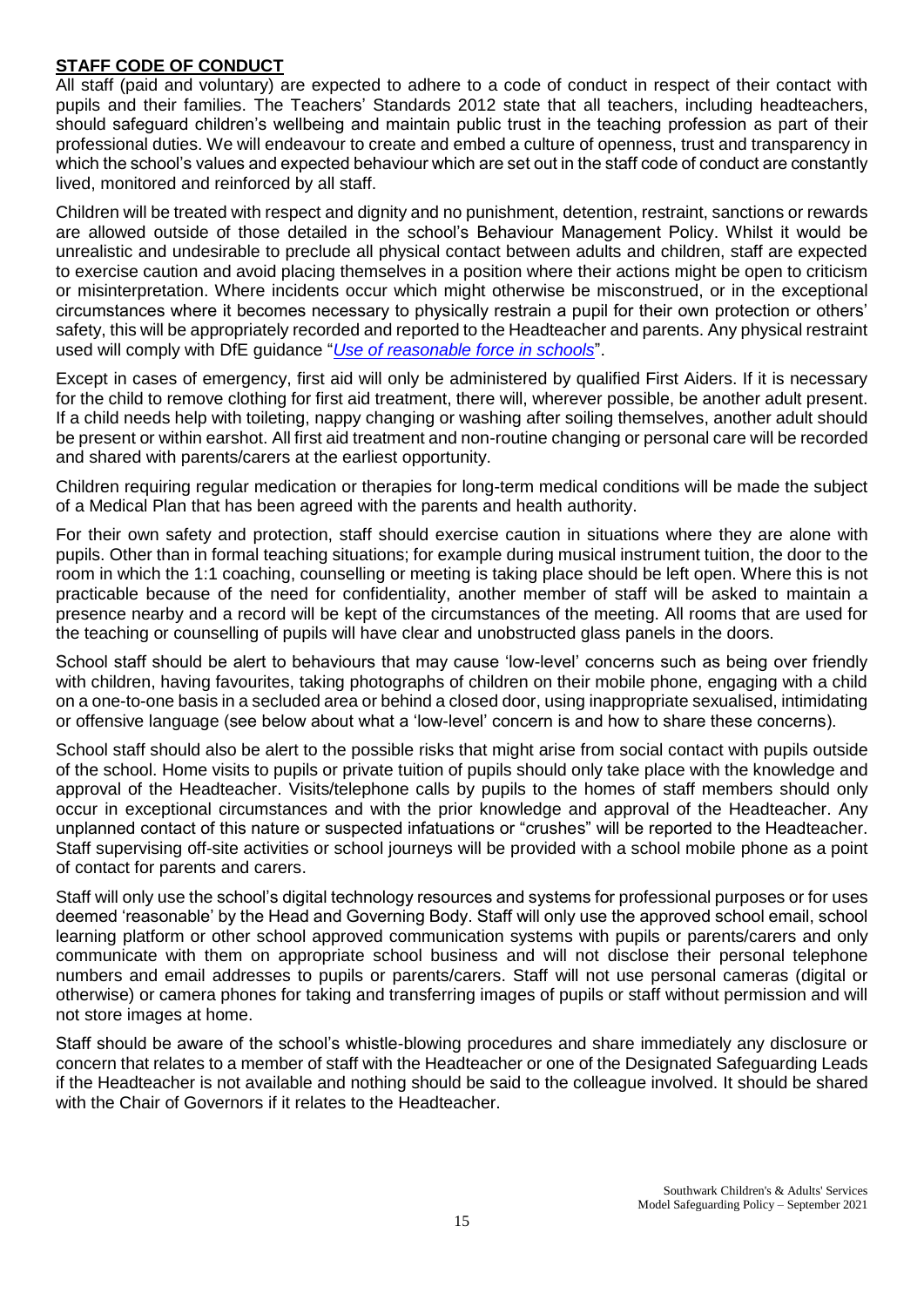## **CONTRACTORS**

Building contractors who are engaged by or on behalf of the school to undertake works on site will be made aware of this policy and the reasons for this. Long-term contractors who work regularly in the school during term time will be asked to provide their consent for DBS checks to be undertaken. These checks will be undertaken when individual risk assessments by the Leadership Team deem this to be appropriate. During major works, when large numbers of workers and sub-contractors may be on site during term time, Health and Safety risk assessments will include the potential for contractors or their employees to have direct access to pupils in non-teaching sessions. All contractors and sub-contractors will be issued with copies of the school's code of conduct for staff.

Individuals and organisations that are contracted by the school to work with or provide services to pupils will be expected to adhere to this policy and their compliance will be monitored. Any such contractors will be subject to the appropriate level of DBS check, if any such check is required (for example because the contractor is carrying out teaching or providing some type of care for or supervision of children regularly). Contractors engaging in regulated activity relating to children will require an enhanced DBS check (including children's barred list information). For all other contractors who are not engaging in regulated activity relating to children, but whose work provides them with an opportunity for regular contact with children, an enhanced DBS check (not including children's barred list information) will be required. Contractors for whom an appropriate DBS check has not been undertaken will be supervised if they will have contact with children. Under no circumstances we will allow a contractor in respect of whom no checks have been obtained to work unsupervised, or engage in regulated activity relating to children. We will determine the appropriate level of supervision depending on the circumstances. If an individual working at our school is self-employed, we will consider obtaining the DBS check, as self-employed people are not able to make an application directly to the DBS on their own account.

We will always check the identity of contractors and their staff on arrival at the school.

#### **ALLEGATIONS MADE AGAINST/CONCERNS RAISED IN RELATION TO STAFF**

*Camelot Primary School* takes seriously all allegations made against and concerns raised in relation to members of staff. We will ensure that we promote an open and transparent culture in which all concerns about all adults working in or on behalf of the school are dealt with promptly and appropriately. Procedures are in place for pupils, parents and staff to share any concern that they may have about the actions of any member staff, including supply teachers, volunteers and contractors. All such allegations and concerns will be brought immediately to the attention of the Headteacher or one of the Designated Safeguarding Leads if the Headteacher is not available and nothing should be said to the colleague involved. In cases where the Headteacher is the subject of the allegation or concern, they will be reported to the chair of governors, in order that they may activate the appropriate procedures.

There may be two levels of allegation/concern:

- 1. Allegations that may meet the harms threshold.
- 2. Allegation/concerns that do not meet the harms threshold known as 'low level concerns'.

#### **Allegations that may meet the harms threshold**

These procedures are for managing cases of allegations that might indicate a person would pose a risk of harm if they continue to work in their present position, or in any capacity with children in the school and will be used in respect of all cases in which it is alleged that anyone working in the school or college that provides education for children under 18 years of age, including supply teachers, volunteers and contractors has:

- behaved in a way that has harmed a child, or may have harmed a child and/or;
- possibly committed a criminal offence against or related to a child and/or
- behaved towards a child or children in a way that indicates he or she may pose a risk of harm to children; and/or
- behaved or may have behaved in a way that indicates they may not be suitable to work with children. This includes behaviour that may have happened outside of school that might make an individual unsuitable to work with children, which is known as transferable risk.

The Local Authority Designated Officer (LADO) should be informed of all such allegations that come to a school's attention and appear to meet the above criteria. Contact can also be made with LA's Schools Safeguarding Coordinator who will liaise with the LADO. Where we identify a child has been harmed, that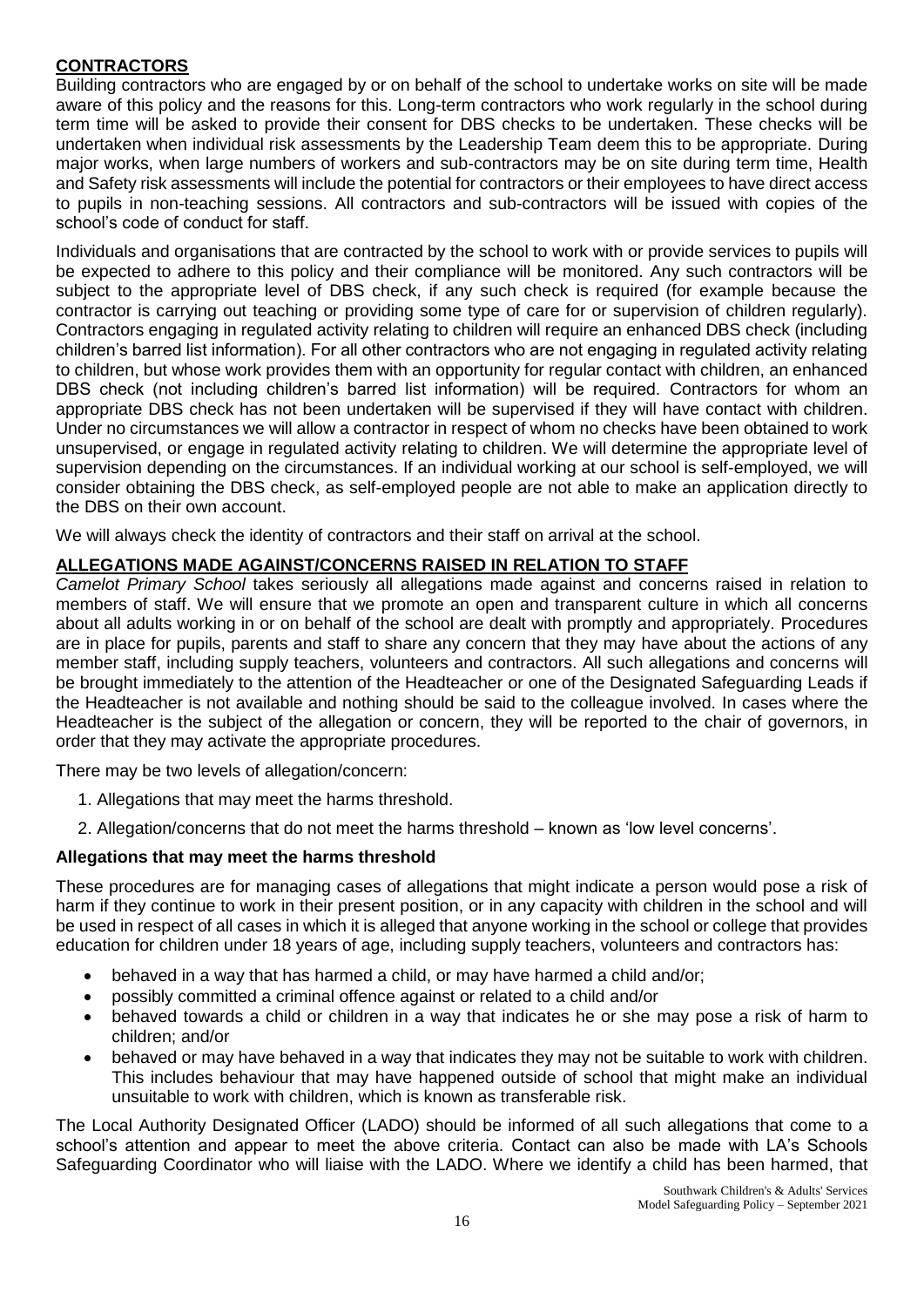there may be an immediate risk of harm to a child or if the situation is an emergency, we will contact the Southwark Multi Agency Safeguarding Hub (*[MASH](https://www.southwark.gov.uk/childcare-and-parenting/children-s-social-care/child-protection/multi-agency-safeguarding-hub-mash)*) (or its equivalent in another LA if the child resides in a different LA) and/or the police immediately as per the referral process contained in this policy.

When dealing with allegations, we will apply common sense and judgement; deal with allegations quickly, fairly and consistently; and provide effective protection for the child and support the person subject to the allegation.

Some rare allegations will be so serious they will require immediate intervention by children's social care services and/or police. In such cases, referral to the LADO will lead to a Strategy Meeting or Discussion being held in accordance with the DfE guidance and London Safeguarding Children Partnership (*[LSCP](http://www.londonscb.gov.uk/)*) procedures. This process will agree upon the appropriate course of action and the time-scale for investigations.

The school has a legal duty to refer to the DBS when an individual is removed from regulated activity (or would have been removed had they not left), and we believe the individual has engaged in relevant conduct in relation to children and/or adults, satisfied the harm test in relation to children and/or vulnerable adults or been cautioned or convicted of a relevant (automatic barring either with or without the right to make representations) offence. The DBS will consider whether to bar the person. Referrals will be made as soon as possible when an individual is removed from regulated activity. Where we dismiss or cease to use the services of a teacher because of serious misconduct, or might have dismissed them or ceased to use their services had they not left first, we will consider whether to refer the case to the Secretary of State, as required by law.

#### **Concerns that do not meet the harms threshold – known as 'low level concerns'**

The term 'low-level' concern does not mean that it is insignificant. It means that the behaviour towards a child does not meet the threshold set out above. A low-level concern is any concern – no matter how small, and even if no more than causing a sense of unease or a 'nagging doubt' – that an adult working in or on behalf of the school or college may have acted in a way that is inconsistent with the staff code of conduct, including inappropriate conduct outside of work, and does not meet the allegations threshold or is otherwise not considered serious enough to consider a referral to the LADO. **However, as a good practice, we will contact the LADO for consultation to ensure that we follow the appropriate and correct procedures even when the concern seems to be 'low-level'.**

All 'low-level' concerns will be brought immediately to the attention of the Headteacher or one of the Designated Safeguarding Leads if the Headteacher is not available and nothing should be said to the colleague involved. In cases where the Headteacher is the subject of the concern, they will be reported to the chair of governors or chair of the management committee.

The full procedures about dealing with allegations of abuse made against/concerns raised in relation to teachers and other staff can be found in Part Four of the DfE guidance "*[Keeping children safe in education](https://www.gov.uk/government/publications/keeping-children-safe-in-education--2)*".

#### **The Chair of Governors is: Juliette Young juliette@reidandyoung.co.uk The Vice-chair is: Rebecca Goshawk**

**Southwark's LADO is: Eva Simcock – Tel: 020 7525 0689; Mob: 07943076608; Email: [Eva.Simcock@southwark.gov.uk.](mailto:Eva.Simcock@southwark.gov.uk) LADO can also be contacted via [Qau.Safeguarding@southwark.gov.uk.](mailto:Qau.Safeguarding@southwark.gov.uk)**

**There is also a duty system and one of the CP Coordinators in Quality Assurance Unit is on duty each day to deal with LADO issues when LADO is unavailable. Duty telephone number for enquiries/referrals is 020 7525 3297**

**The LA's Strategic Lead Officer for safeguarding in education services is: the Director of Education Nina Dohel 020 7525 3252**

**The LA's Schools Safeguarding Coordinator is: Apo ÇAĞIRICI 020 7525 2715**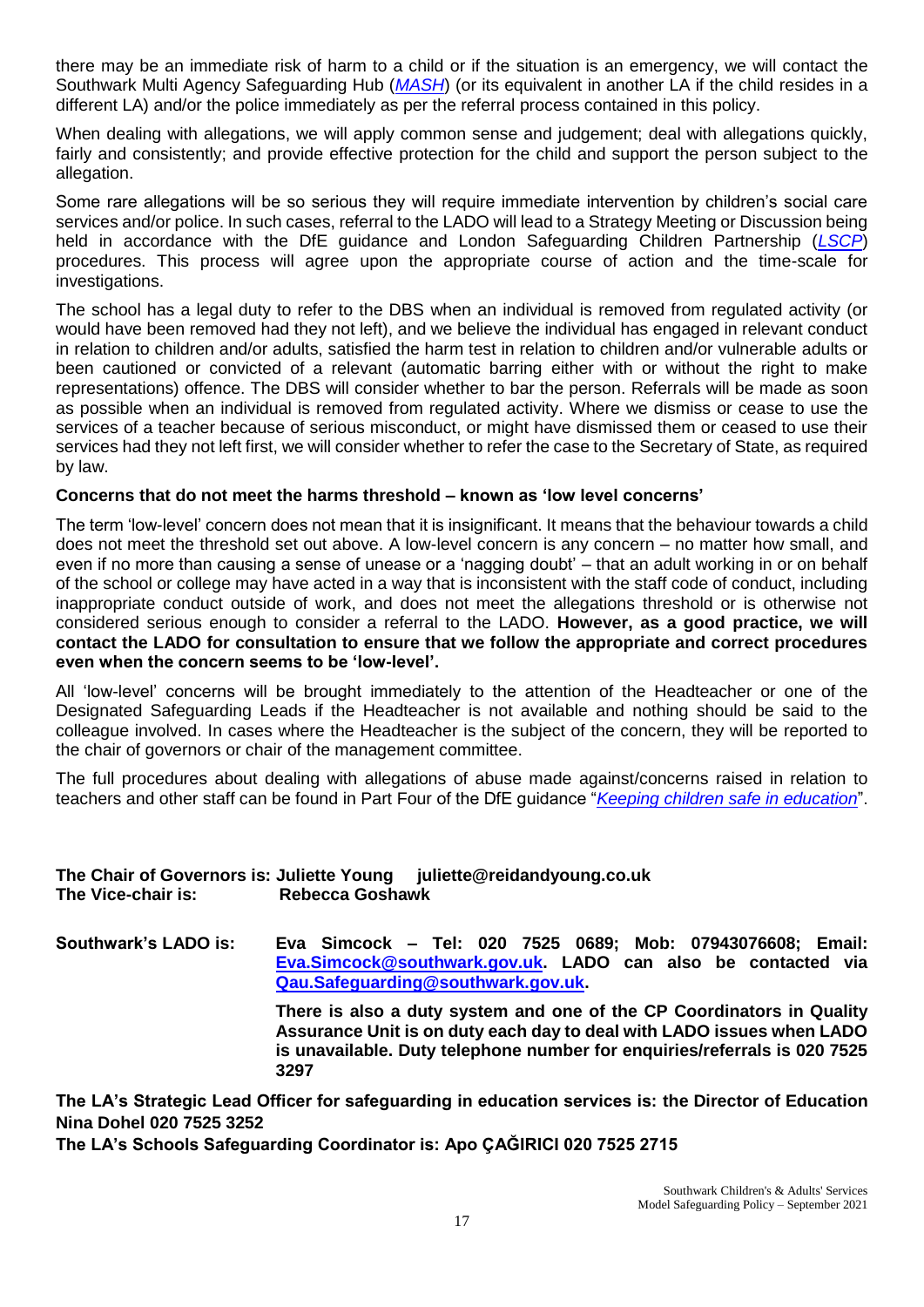We also note the '*[Safeguarding information for professionals and the community in Southwark](http://safeguarding.southwark.gov.uk/)*' on Southwark Council's website.

# **RECORDS**

Brief and accurate written notes will be kept of all incidents and child protection or child in need concerns, discussions and decisions made, and the reasons for those decisions, relating to individual pupils. These notes are significant especially if the incident or the concern does not lead to a referral to other agencies. This information may be shared directly with other agencies as appropriate. All contact with parents and external agencies will be logged and these will be kept as CP records. The school will take into account the views and wishes of the child who is the subject of the concern but staff will be alert to the dangers of colluding with dangerous "secrets".

Child protection records are not open to pupils or parents. All CP records are kept securely by the Designated Safeguarding Lead and separately from educational records. They may only be accessed by the Designated Safeguarding Lead, their Deputies and the senior managers of the school.

The content of Child Protection Conference or Review reports prepared by the school will follow the headings recommended by Children's Services and will, wherever possible, be shared with the parents/carers in advance of the meeting.

Child Protection records will be sent to receiving schools separately from the main pupil file and under a confidential cover when pupils leave the school as soon as possible, and within 5 days for an in-year transfer or within the first 5 days of the start of a new term ensuring secure transit and a confirmation of receipt will be obtained.

In addition to the child protection file, the DSL will also consider if it would be appropriate to share any information with the new school or college in advance of a child leaving. For example, information that would allow the new school or college to continue supporting victims of abuse and have that support in place for when the child arrives.

When we receive child protection records from other schools, we will ensure key staff such as the DSL and SENCO are aware as required.

If a pupil is withdrawn from the school having not reached the normal date of transfer; due to a family move or any other reason, all efforts will be made to identify any new address and the school to which they are being admitted and to ensure that their educational records are sent without delay to the child's new school. If the parent/carer fails to provide this information, an urgent referral will be made to the Family Early Help Service either through the School's Single Point of Contact (SPOC) or the Family EHS Duty Manager in order that they might make further enquiries. If this school receives educational records concerning a child who is not registered with us, the records will be returned promptly to the sending school with a note, advising them to refer to their LA's Children's Services Department. **A child's name will only be removed from the School's Admissions Register in accordance with the** *[Pupil Registration Regulations](https://www.gov.uk/government/publications/school-attendance)* **or with the authorisation of a Team Manager in the Family Early Help Service.**

We will inform the Local Authority when we are about to add or delete a pupil's name from the school admission register for any reason in line with Southwark's *[Children Missing Education \(CME\) Protocol](https://safeguarding.southwark.gov.uk/assets/files/434/CME-protocol-Feb-17.pdf)*.

When a pupil ceases to be registered at this school and becomes a registered pupil at another school in England or Wales, we will send a Common Transfer File (CTF) to the new school via DfE's secure internet system called school2school.

We will upload CTFs of pupils who have left but their destination or next school is unknown or the child has moved abroad or transferred to a non-maintained school to a searchable area of the school2school website commonly referred to as the 'Lost Pupil Database'. If a pupil arrives in our school and the previous school is unknown, we will search the database for any record of the child. The school will require documentary proof as to the identity of pupils presented for admission. If there is any doubt as to the identity of a pupil, advice will be sought from the local authority and other statutory agencies, as appropriate. We will maintain accurate and up to date records of those with Parental Responsibility and emergency contacts. We will hold more than one emergency contact number for each pupil or student to make contact with a responsible adult when a child missing education is also identified as a welfare and/or safeguarding concern. Pupils will only be released to the care of those with Parental Responsibility or someone acting with their written consent.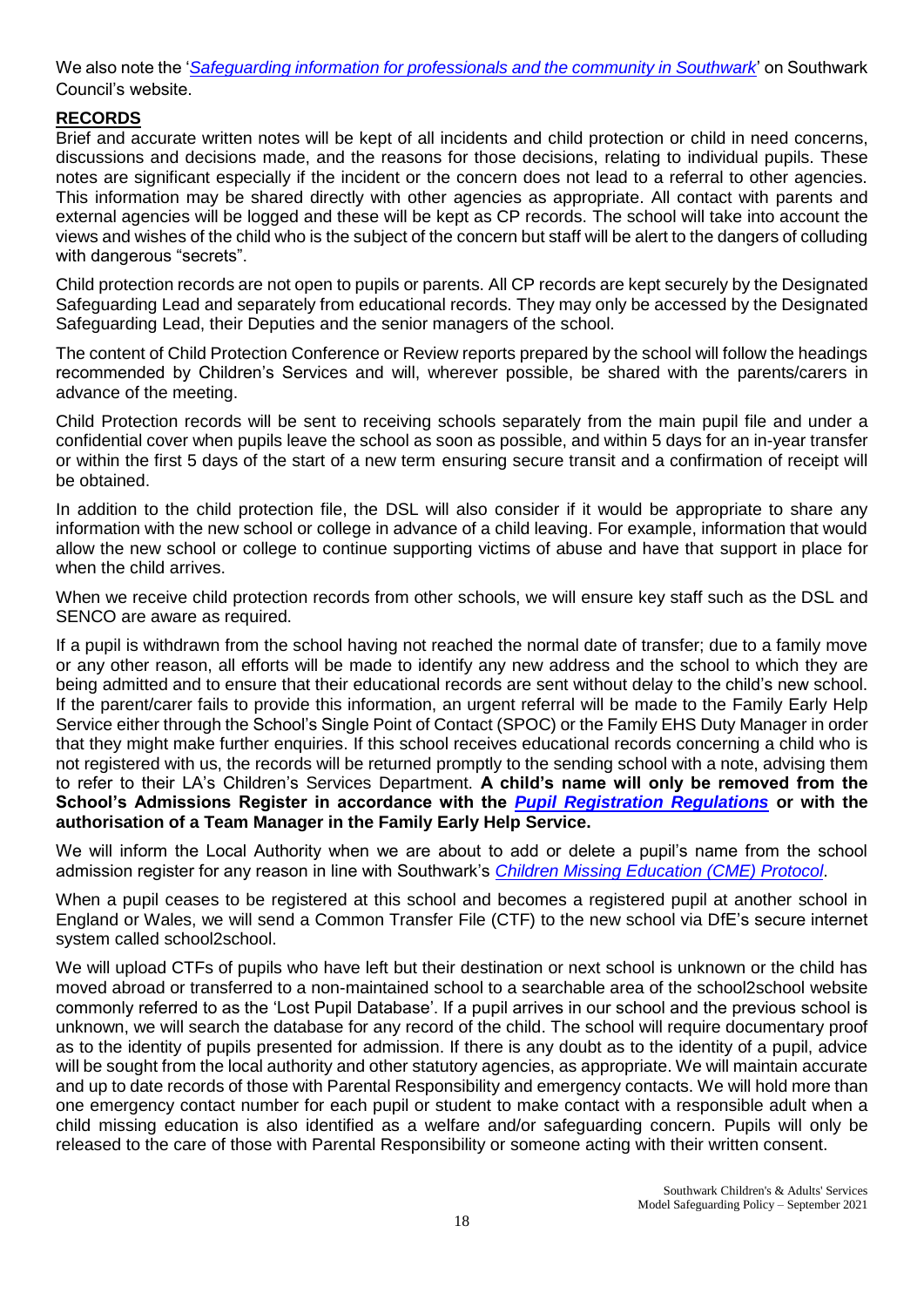We will take actions according to Southwark's *Protocol [for Children who are Uncollected from School](https://southwark.proceduresonline.com/chapters/pr_child_not_collect_school.htm)* when pupils who ordinarily do not make their own way home are not collected by their parents/carers at the end of the school day or from after school clubs and activities and when any children with Special Educational Needs who are transported from school can not be dropped-off at their home or meeting point due to the absence of the parent or carer.

## **SAFETY IN THE SCHOOL**

No internal doors to classrooms will be locked whilst pupils are present in these areas.

Entry to school premises will be controlled by doors that are secured physically or by constant staff supervision or video surveillance. Our headteacher will use their professional judgement about the need to escort or supervise visitors such as children's relatives or other visitors attending a sports day. In the case of individuals visiting the school in a professional capacity e.g. educational psychologists, social workers etc., we will check their ID and be assured that the visitor has had the appropriate DBS check (or the visitor's employers have confirmed that their staff have appropriate checks). They will be logged into and out of the premises and will be asked to wear their identity badges or be issued with school visitor badges. Unidentified visitors will be challenged by staff or reported to the Headteacher or school office. Carelessness in closing any controlled entrance will be challenged.

The presence of intruders and suspicious strangers seen loitering near the school or approaching pupils, will be reported to the Police by calling 101 or 999, depending on the circumstances and the urgency of the case so that if police stops these individuals they can be spoken to about what they were doing and dealt with accordingly. Brief information about the incident will be sent to LA's Schools Safeguarding Coordinator with a view to alerting other local schools in liaison with the police and through appropriate systems.

Parents, carers or relatives may only take still or video photographic images of pupils in school or on schoolorganised activities with the prior consent of the school and then only in designated areas. Images taken must be for private use only. Recording and/or photographing other than for private use would require the consent of the other parents whose children may be captured on film. Without this consent the Data Protection legislation would be breached. If parents do not wish their children to be photographed or filmed and express this view in writing, their rights will be respected.

## **CURRICULUM**

*Camelot Primary School* acknowledges the important role that the curriculum can play in the prevention of abuse and in the preparation of our pupils for the responsibilities of adult life and citizenship. We will ensure that children are taught about safeguarding, including online safety and will consider this as part of providing a broad and balanced curriculum. It is expected that all curriculum co-ordinators will consider the opportunities that exist in their area of responsibility for promoting the welfare and safety of pupils. As appropriate, the curriculum will be used to build resilience, help pupils to keep safe and to know how to ask for help if their safety is threatened. As part of developing a healthy, safer lifestyle, pupils will be taught, for example:

- to recognise and manage risks in different situations and then decide how to behave responsibly;
- to judge what kinds of physical contact are acceptable and unacceptable;
- to recognise when pressure from others (including people they know) threatens their personal safety and well-being; including knowing when and where to get help;
- to be aware of sexual harassment, online abuse, sexual violence and issues of consent and safeguarding risks, including online risks and what constitutes a healthy relationship, both online and offline via a carefully planned relationships, sex and health education curriculum.
- to use assertiveness techniques to resist unhelpful pressure;
- emotional literacy.

Where necessary we will work with external agencies to support this work, for example via The Agencies Supporting Southwark Programme (*[ASSP](https://www.southwark.gov.uk/childcare-and-parenting/children-s-social-care/child-protection/agencies-supporting-southwark-programme-assp)*), which is the quality assurance gateway for all organisations and individuals wishing to work with Southwark's children and young people.

All computer equipment and internet access within the School will be subject to appropriate "parental controls" and Internet safety rules in line with our Online Safety Policy. We will be careful that "over blocking" does not lead to unreasonable restrictions as to what children can be taught with regard to online teaching and safeguarding.